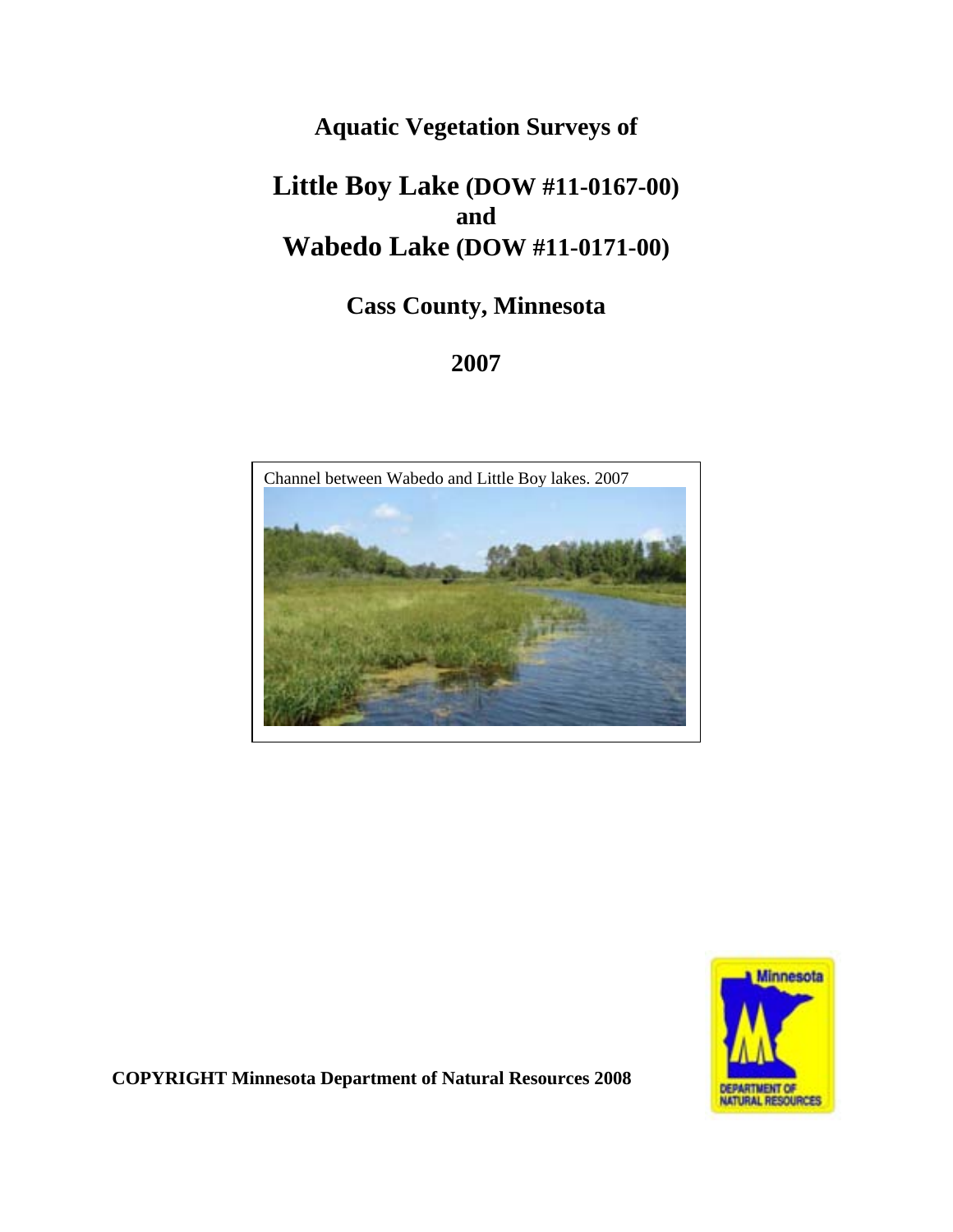**Report by:** Donna Perleberg Minnesota Department of Natural Resources Division of Ecological Resources 1601 Minnesota Dr. Brainerd, MN 56401 Phone: 218.833.8727 Email: donna.perleberg@dnr.state.mn.us

**Lakewide sampling (2007):** Donna Perleberg, Stephanie Loso, Brent Vacinek, Rachel Bulman MnDNR Division of Ecological Resources, Brainerd.

**Bulrush mapping (2007):** Paul Radomski, Kevin Woizeschke, Lucas Wandrie, Jesse Amo, MnDNR Division of Ecological Resources, Brainerd.

**Report review:** Calub Shavlik, MnDNR Division of Fish and Wildlife, Walker Area Fisheries Steve Enger, MnDNR Division of Ecological Resources, St. Paul

**Funding:** Collection of the 2007 data was made possible by support from the Heritage Enhancement Fund and Game and Fish Fund.

#### **A note to readers:**

Text that appears in **blue underline** is a hypertext link to a web page where additional information is provided. If you are connected to the Intranet, you can click on the blue underlined text to link to those web pages.

**This report is also available online at:**  http://www.dnr.state.mn.us/eco/pubs\_aquatics/veg\_reports.html

#### **This report should be cited as:**

Perleberg, D. 2008. Aquatic vegetation of Little Boy Lake (DOW 11-0167-00) and Wabedo Lake (11-0171-00), Cass County, Minnesota , 2007. Minnesota Department of Natural Resources, Ecological Resources Division, 1601 Minnesota Dr., Brainerd, MN 56401. 26 pp.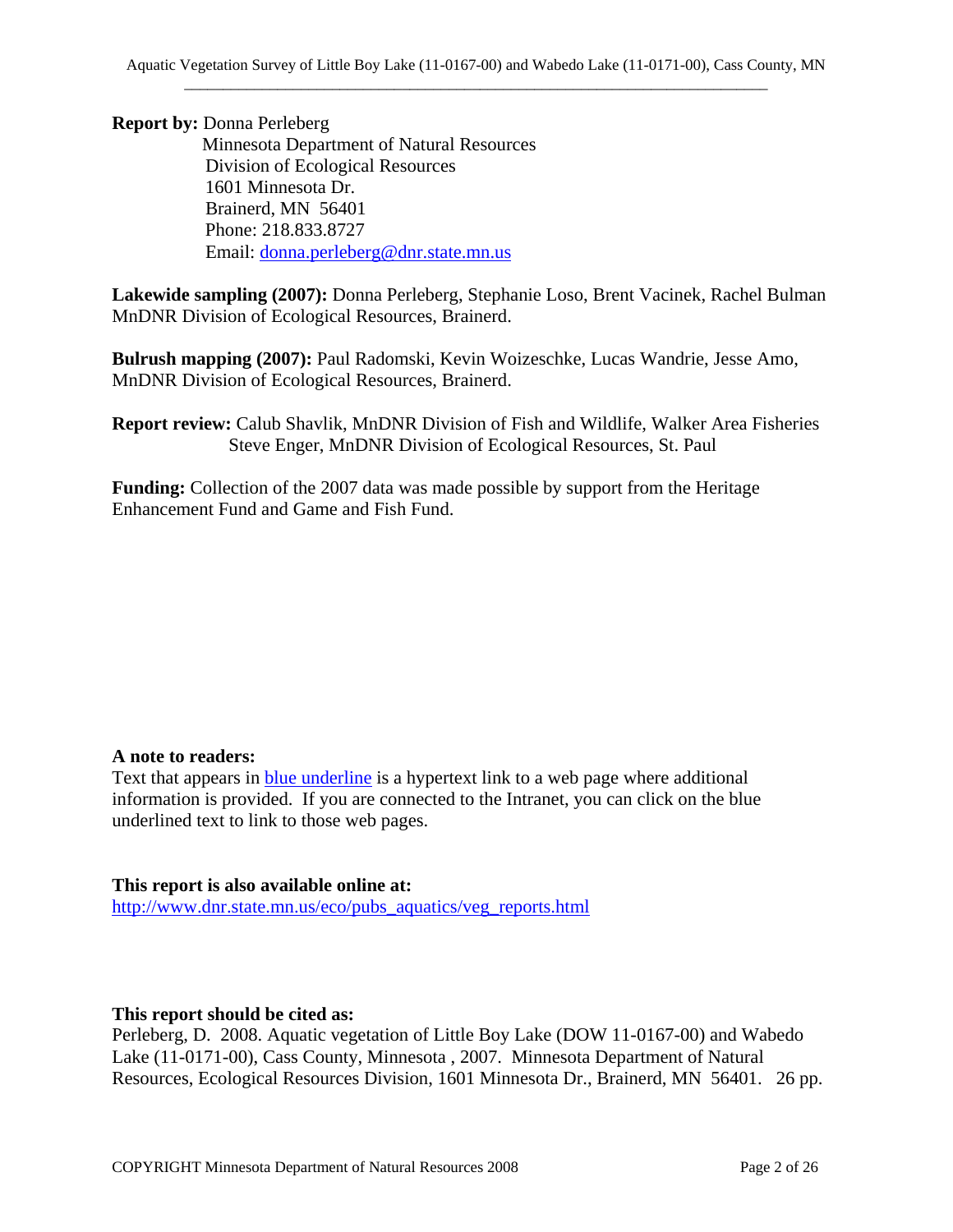### **Summary**

Aquatic vegetation surveys of Little Boy Lake (11-0167-00), Wabedo Lake (11-0171-00), and the connecting waterbody, Louise Lake (11-0573-00), Cass County, Minnesota, were conducted in July and August, 2007. The results of these surveys were combined with floating-leaf plant bed maps that were delineated from aerial photographs and bulrush beds that were mapped in the field in July and August, 2007.

A total of 38 aquatic plant taxa were recorded. About 308 acres of emergent and floating-leaf plants were mapped. Bulrush beds occurred along most shallow sandy shores and waterlilies and wild rice were common in protected bays. Submerged plants were found to a depth of 18 feet in Wabedo Lake and to 16 feet in Little Boy Lake. In both lakes, vegetation was most common from shore to the 10 feet depth where about 90 percent of the sample sites contained vegetation. Few plants occurred beyond the 15 feet depth.

The large algae, muskgrass (*Chara* sp.) was the most frequently found submerged plant and occurred in one third of the sample sites. This low-growing plant is common in hardwater lakes of northern Minnesota. Other native submerged taxa included coontail (*Ceratophyllum demersum*), flat-stem pondweed (*Potamogeton zosteriformis*), northern watermilfoil (*Myriophyllum sibiricum*) and several broad-leaf pondweeds (*Potamogeton* spp.).



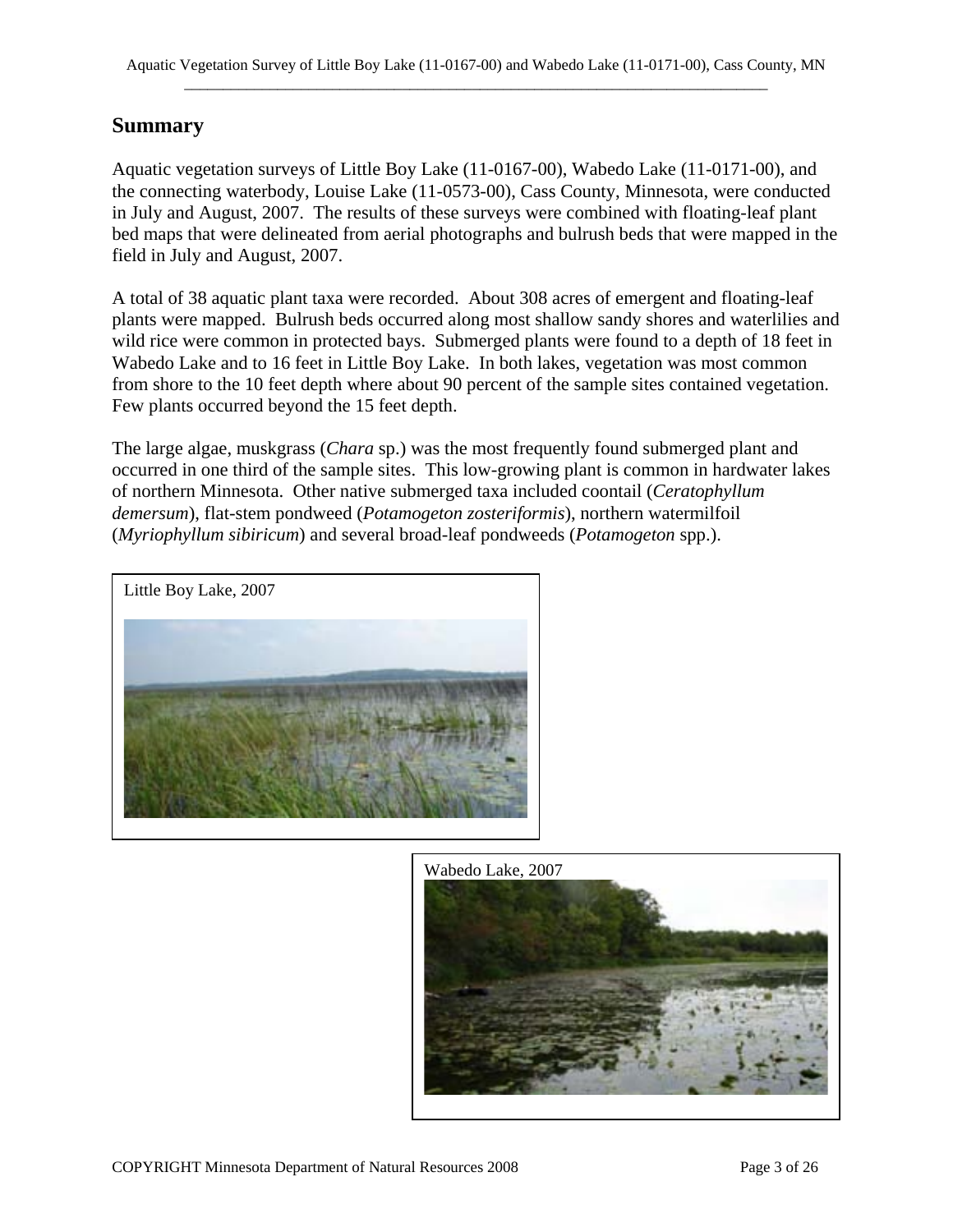### **Introduction**

Little Boy Lake and Wabedo Lake are located within the Watershed and Cass County, MN Leech Lake River Watershed, in Cass County, northcentral Minnesota (Figure 1). These lakes occur in the southeast corner of the watershed and are connected to the Boy River, which drains the watershed to the north (Figure 2). Water flows north from Wabedo into a navigable channel that connects to the southern end of Little Boy Lake. Flow leaves the north end of Little Boy and continues north through the Boy River that connects a series of lakes to Leech Lake and eventually to the Mississippi River via the Leech Lake River.

There are about 200 lakes in the Leech Lake River Watershed that are at least 50 acres in size. Little Boy is the  $10^{th}$  largest with a surface area of 1,372 acres and 11



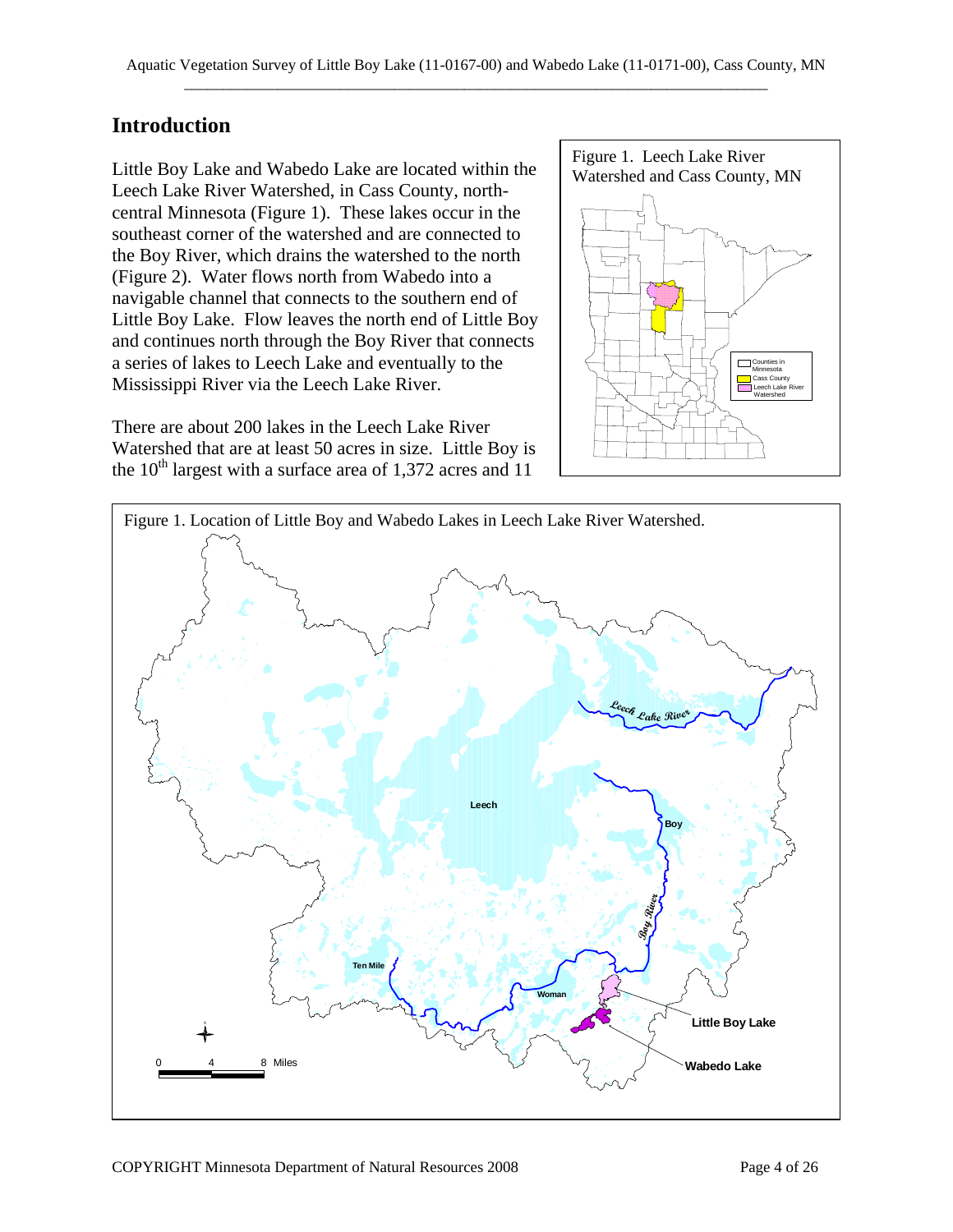miles of shoreline. Wabedo Lake ranks  $15<sup>th</sup>$  in size with a surface area of 1,185 acres and ten shoreline miles. The waterbody between the two lakes is about 33 acres in area and includes a navigable channel and a basin known as Louise Lake (Figure 2). Wabedo Lake has two distinct basins: a southwest basin with a maximum depth of 95 feet and a northeast basin with a maximum depth of 50 feet. Little Boy Lake has a maximum depth of 74 feet. About 65 percent of Louise Lake and 45 percent of Little Boy and Wabedo lakes are shallow with water depths of 20 feet or less (Figure 2).

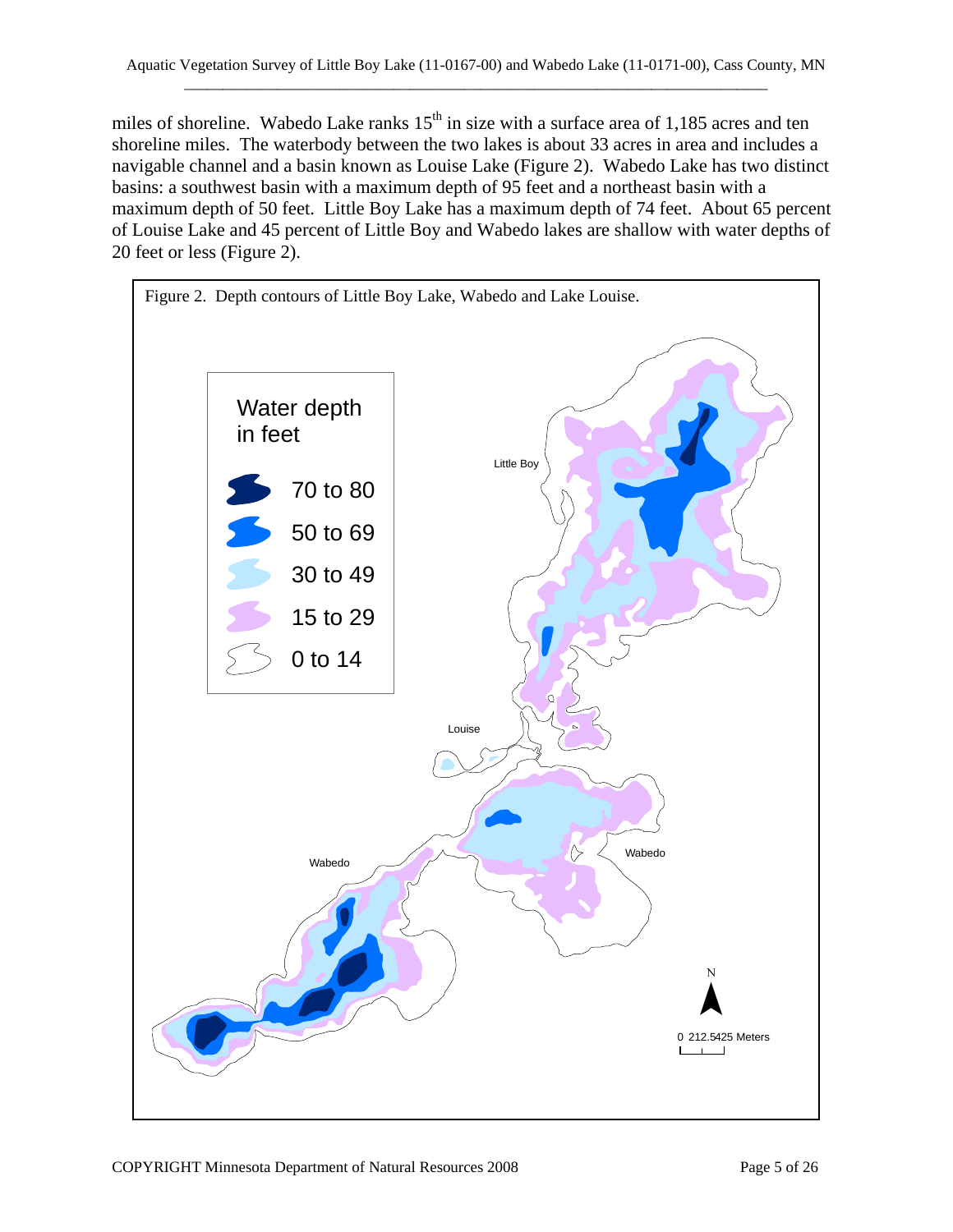Residential homes occur on both lakes but forested land use, combined with numerous wetlands in the watershed, may help minimize phosphorus loading to these lakes. Little Boy Lake is described as mesotrophic, or moderately nutrient enriched. The southwest bay of Wabedo is mesotrophic but the northeast bay is slightly more nutrient rich and is described as eutrophic. Water chemistry data are limited but both lakes have moderately hardwater with recorded alkalinity levels of 123- 138 ppm (MnDNR Lake Files).

The **Secchi disc** (Figure 3) transparency measures the depth to which a person can see into the lake and provides a rough estimate of the light penetration into the water column. Water clarity fluctuates throughout the season and between years. Between 1997 and 2006, mean Secchi disc transparency measurements were about nine feet in Little Boy Lake and

Figure 3. Measuring Secchi Disc transparency



about ten feet in both bays of Wabedo (MPCA 2007). As a general rule, sunlight can penetrate to a depth of two times the Secchi depth and aquatic plants can grow to a depth of one and half times the Secchi depth.

Based on these Secchi disk measurements alone, aquatic plants are expected to grow to about 14 or 15 feet in these lakes. Other factors that may influence the depth of plant growth include substrate type, wind fetch, and plant species composition.

Previous vegetation surveys of Little Boy Lake found plants growing to depths of 15 to 21 feet with abundant plant growth described in the west and southeast bays (MnDNR Fisheries Lake Files, 1955, 1976, 1993 and 2005). In Wabedo Lake, plants have been recorded to depths of 16 to18 feet (MnDNR Fisheries Lake Files, 1993 and 2005). More than 25 different aquatic plant taxa have previously been recorded in these lakes including bulrush (*Scirpus* spp.), wild rice (*Zizania aquatica*), waterlilies (*Nymphaea odorata* and *Nuphar variegata*), muskgrass (*Chara* sp.), coontail (*Ceratophyllum demersum*), Canada waterweed (*Elodea canadensis*), northern watermilfoil (*Myriophyllum* sp.), bladderwort (*Utricularia vulgaris*), and a variety of pondweeds (*Potamogeton* spp.).

#### **Objectives**

The purpose of this vegetation survey was to provide a quantitative description of the 2007 plant population of Little Boy Lake and Wabedo Lake. Specific objectives included:

- 1. Describe the shoal sediments of the lake
- 2. Estimate the maximum depth of rooted vegetation
- 3. Estimate the percent of the lake occupied by rooted vegetation
- 4. Record the aquatic plant taxa that occur in the lake
- 5. Estimate the abundance of common taxa
- 6. Develop distribution maps for the common taxa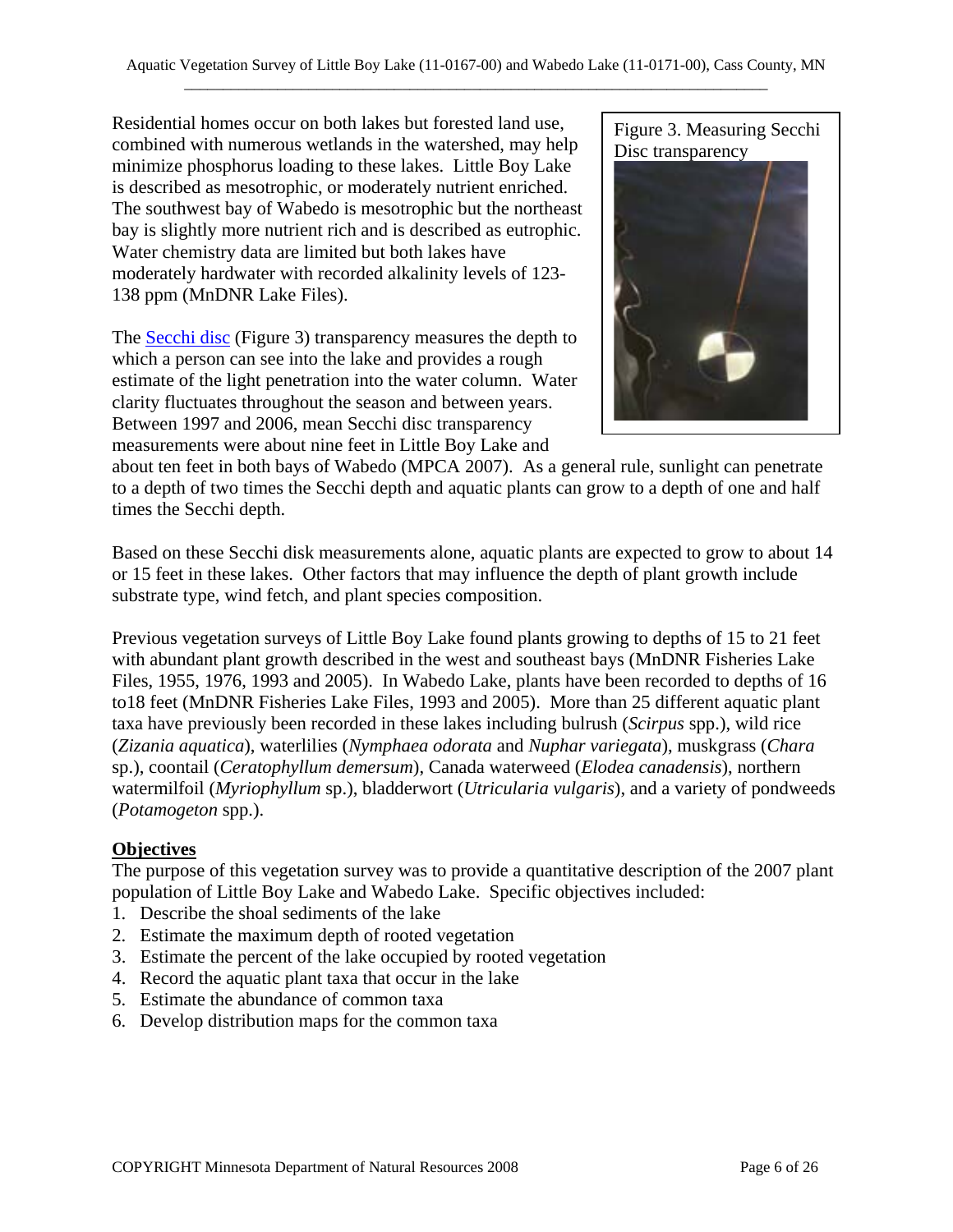# **Methods**

#### **Mapping floating-leaf and emergent vegetation beds**

Many of the near-shore, shallow areas of Little Boy and Wabedo lakes contain extensive beds of emergent and floating-leaf vegetation. To avoid damage to these plant beds, surveyors did not motor into these sites. Aerial photographs were used to delineate beds of emergent and floatingleaved vegetation. Ground truthing was conducted to verify plant community composition within major beds. Surveyors mapped bulrush beds in the field by motoring around the lakeside perimeter of major bulrush beds. Field surveys to map floating-leaf and emergent vegetation were conducted in August 2007.

#### **Lakewide vegetation survey**

A Point-intercept survey method was used and followed the methods described by Madsen (1999). Survey waypoints were created using a Geographic Information System (GIS) computer program and downloaded into a Global Positioning System (GPS) receiver. On Little Boy and Wabedo lakes, survey points were spaced 65 meters apart, resulting in about one survey point per acre (Figure 4). Survey points were placed closer (30 meters) on Lake Louise to ensure that sufficient sample points were included in the vegetated zone. Wabedo Lake was surveyed on June 27-29, Little Boy Lake on July 3, 5 and 11, and Louise Lake on August 9, 2007. Within the vegetated zone from shore a depth of 20 feet depth, 1172 points were surveyed (Table 1).

The surveys were conducted by two field crews, each consisting of one boat and two surveyors. In the field, surveyors infrequently found vegetation beyond a depth of 15 feet and therefore sampled all survey points between shore and 20 feet. The GPS unit was used to navigate the boat to each sample point. One side of the boat was designated as the sampling area. At each site, water depth was recorded in one-foot increments using a measured stick in water depths less than eight feet and an electronic depth finder in depths greater than eight feet. The surveyors recorded all plant taxa found within a one square meter sample site at the pre-designated side of the boat. A double-headed, weighted garden rake, attached to a rope was used to survey vegetation not visible from the surface (Figure 5). At each sample site where water depths was seven feet and less, surveyors described the bottom substrate using standard substrate classes (Table 2).

Plant identification and nomenclature followed Crow and Hellquist (2000). Voucher specimens were collected for most plant taxa and are stored at the MnDNR in Brainerd. Data were entered into a Microsoft Access database and frequency of occurrence was calculated for each taxa as the number of sites in which a taxa occurred divided by the total number of sample sites.

Frequency was calculated for the entire area from shore to 20 feet and sampling points were also grouped by water depth and separated into four depth zones for analysis (Table 1).

In August, surveyors re-visited shorelines of Little Boy and Wabedo lakes to search for additional plant taxa that may have been overlooked during the Point-Intercept survey (Figure 6). Any additional plant taxa found were recorded.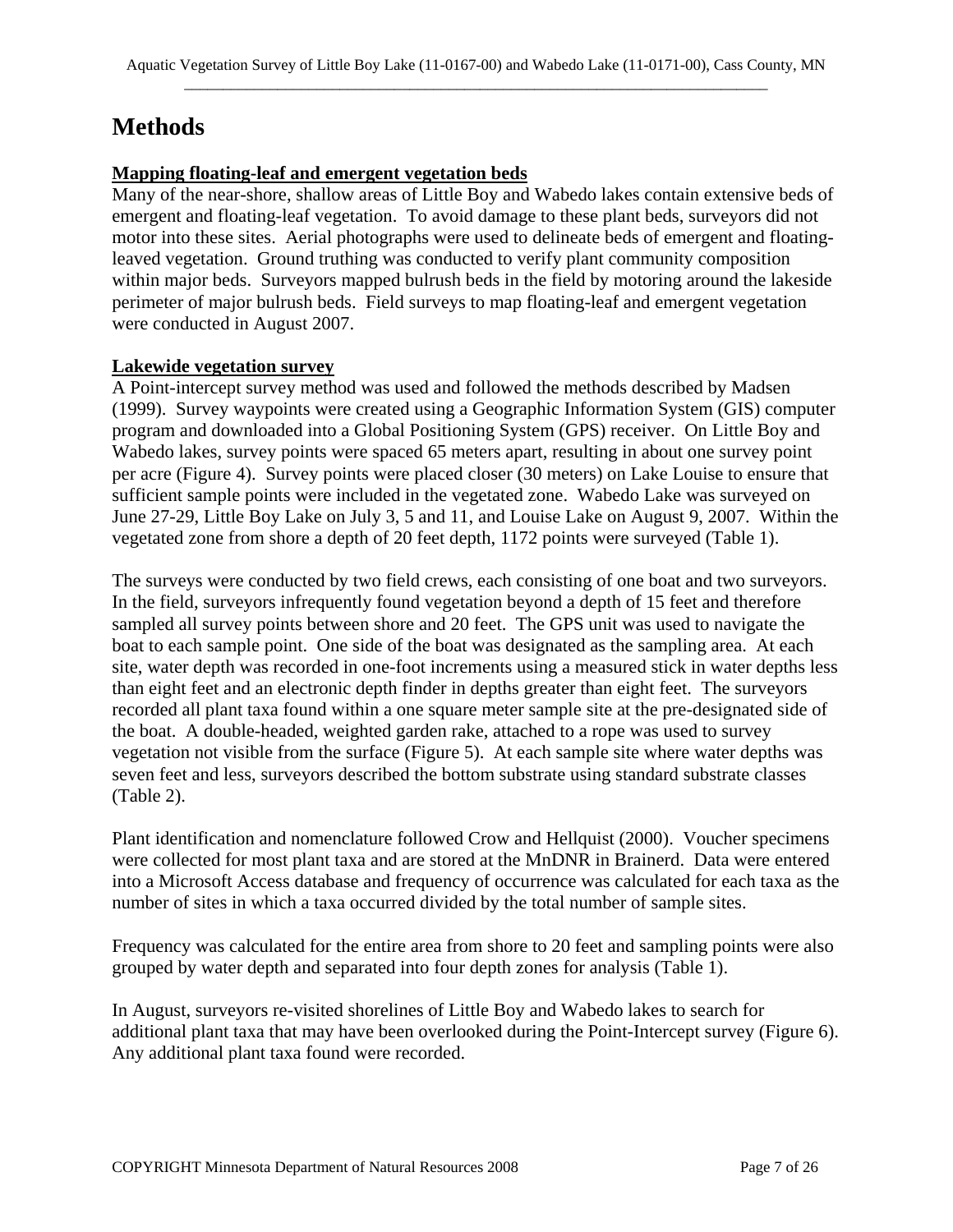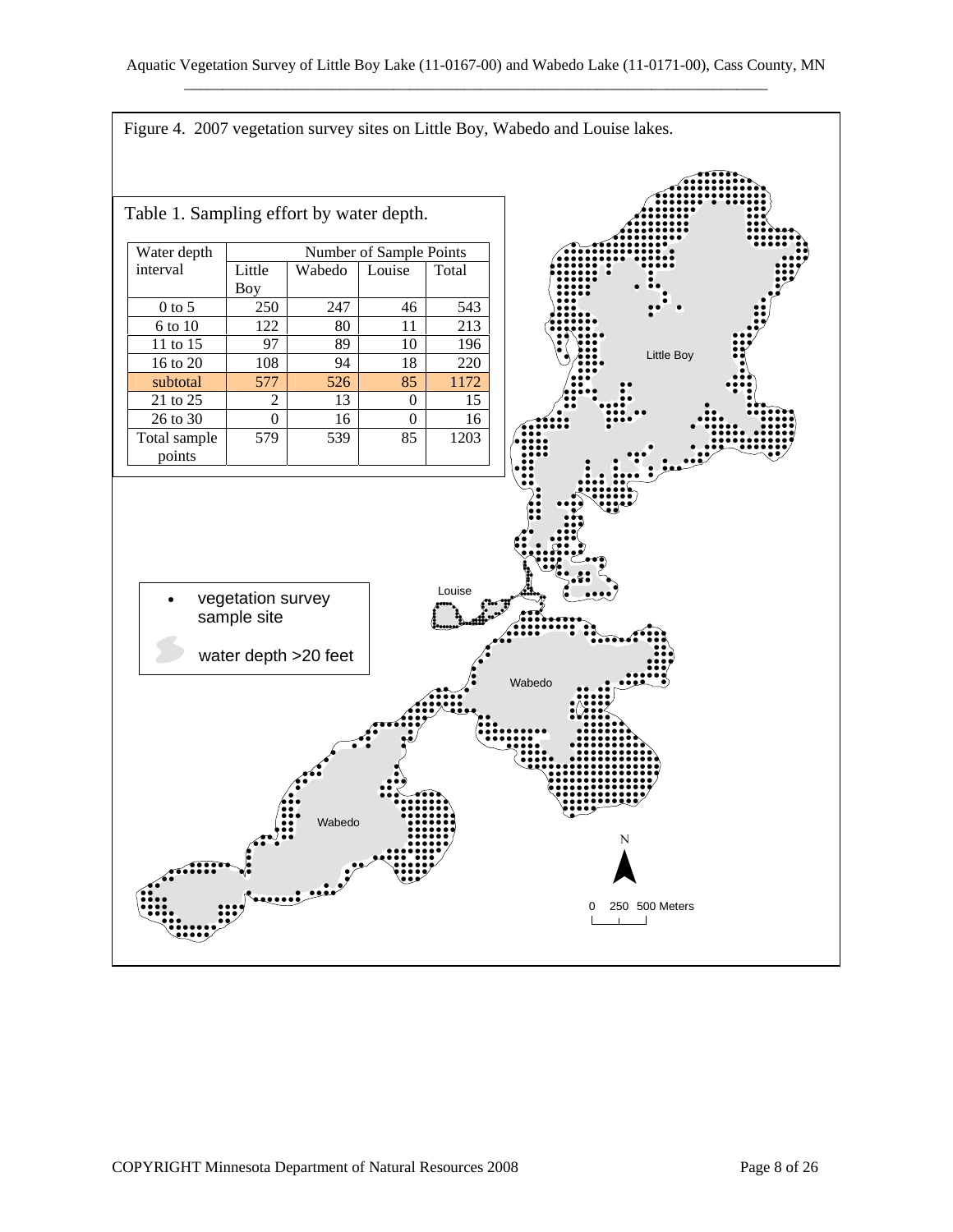

Figure 6. Additional shoreline surveys of Little Boy Lake, August 2007



#### Table 2. Substrate classes

| muck    | decomposed organic material  |  |  |
|---------|------------------------------|--|--|
| marl    | calcareous material          |  |  |
| silt    | fine material with little    |  |  |
|         | grittiness                   |  |  |
| sand    | Diameter less than 1/8 inch. |  |  |
| gravel  | Diameter $1/8$ to 3 inches   |  |  |
| rubble  | Diameter 3 to 10 inches      |  |  |
| boulder | Diameter over 10 inches      |  |  |

#### *Example:*

In Little Boy Lake there were 577 samples sites in the zone from shore to the 20 feet depth.

Muskgrass (Chara sp.) occurred in 189 of those sites.

Frequency of Muskgrass in the shore to 20 feet depth zone =  $189/577$  (\*100) = 33 %

## **Results**

#### **Shoal substrates**

Sandy shores with scattered boulders and rocks occurred along the entire east side of Little Boy Lake while the west shore contained mostly silt (Figure 7). Shoal bottom types in Wabedo Lake included sand and boulders along some shores but silt and muck dominated the broad shallow eastern bays. The channel between the two lakes was primarily muck bottom.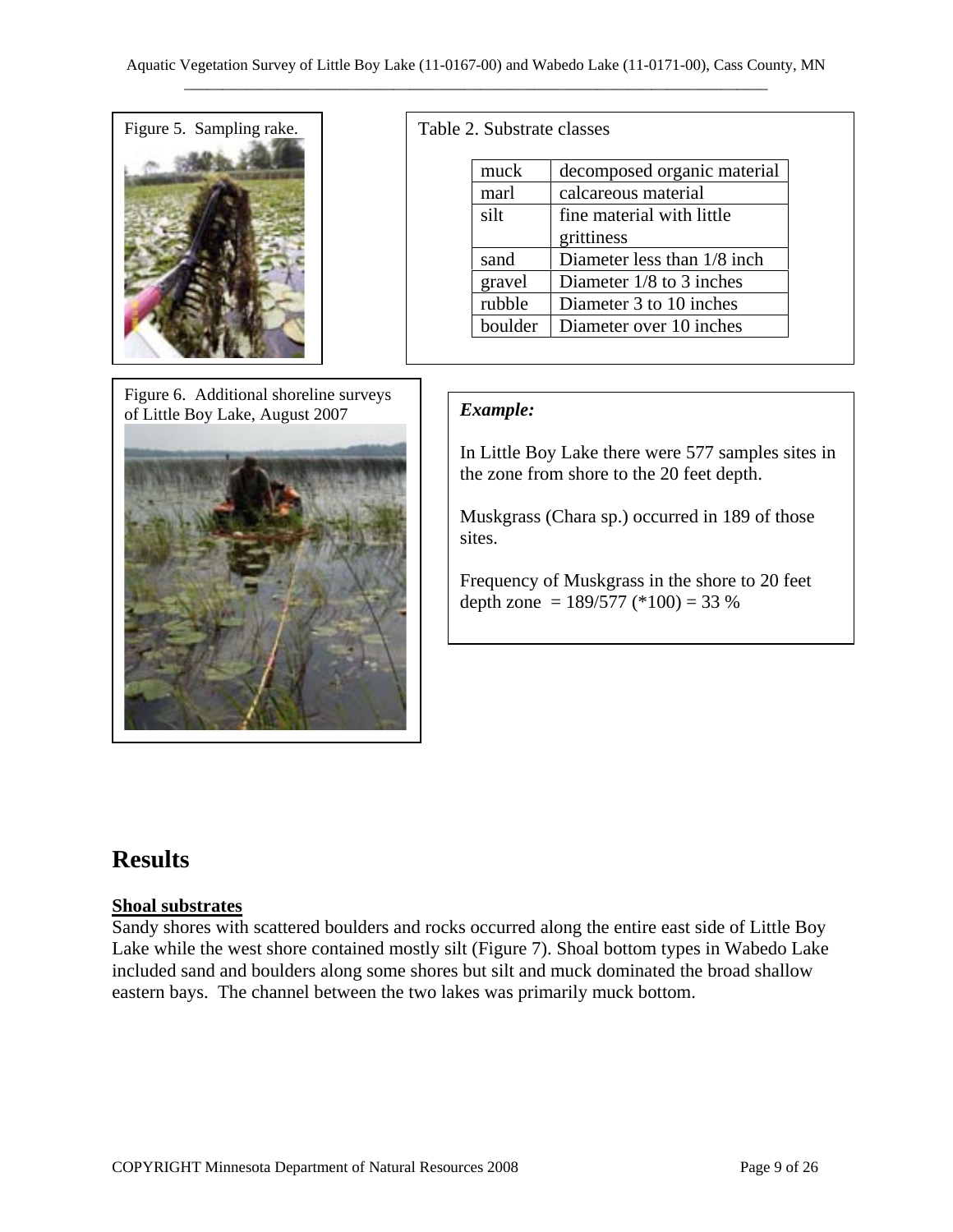

#### **Number and types of plants recorded**

A total of 38 aquatic plant taxa were recorded in these lakes including nine emergent, five floating-leaved, four free-floating and 20 submerged plants (Table 3). Submerged plants included large algae and numerous flowering plants.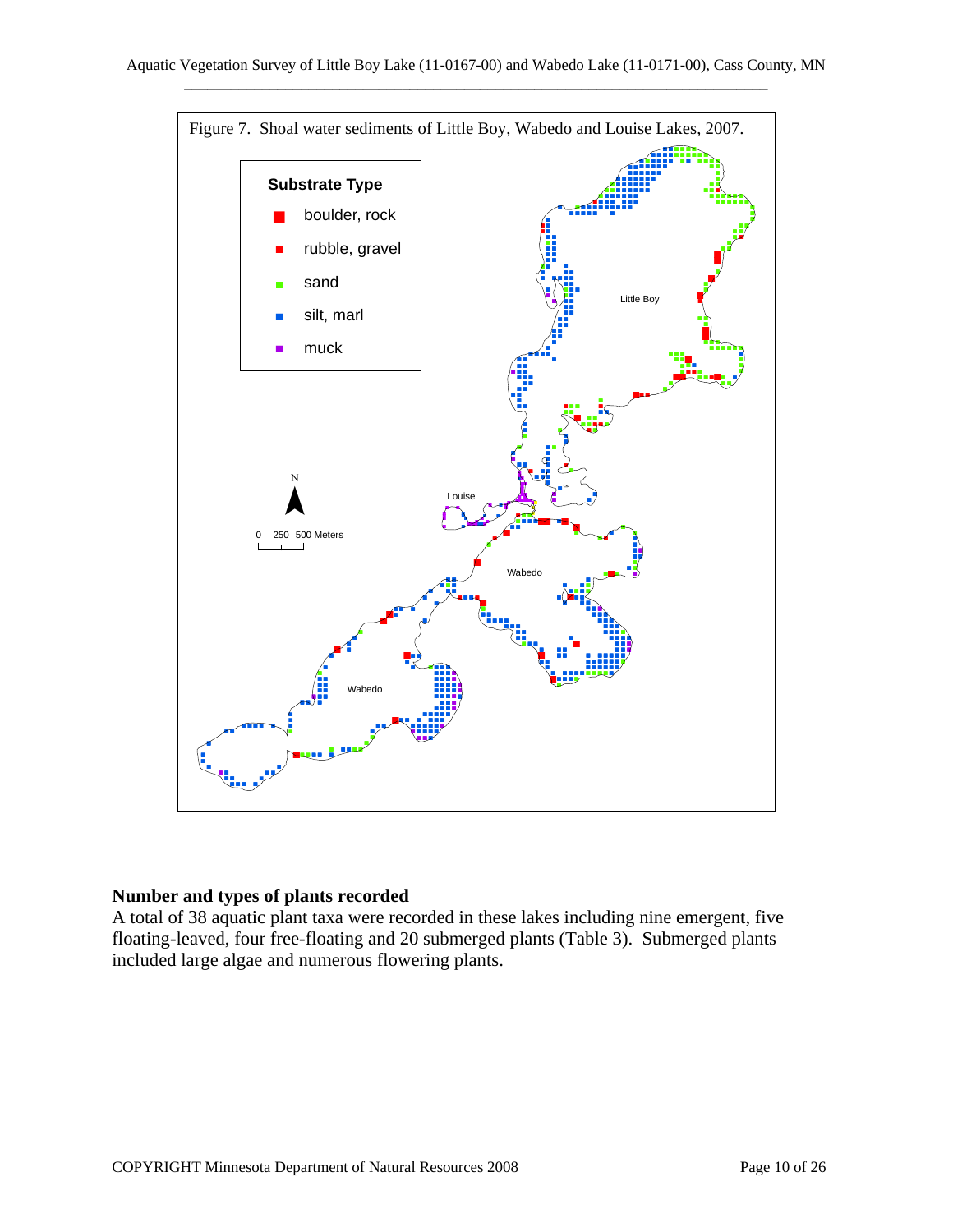| "---" indicates plant taxa was not found in lake<br><b>Life Forms</b>                                                                                                                                                                          | <b>Common Name</b>     | <b>Scientific Name</b>    | <b>Frequency of occurrence</b> |                     |                  |
|------------------------------------------------------------------------------------------------------------------------------------------------------------------------------------------------------------------------------------------------|------------------------|---------------------------|--------------------------------|---------------------|------------------|
|                                                                                                                                                                                                                                                |                        |                           | L. Boy<br>$N = 577$            | Wabedo<br>$N = 526$ | Louise<br>$N=85$ |
| <b>SUBMERGED</b><br>These plants grow<br>primarily under the<br>water surface.<br>Upper leaves may<br>float near the surface<br>and flowers may<br>extend above the<br>surface. Plants may<br>or may not be<br>anchored to the lake<br>bottom. | Muskgrass              | Chara sp.                 | 33                             | 32                  | 27               |
|                                                                                                                                                                                                                                                | Stonewort              | Nitella sp.               | $<$ 1                          | ---                 | ---              |
|                                                                                                                                                                                                                                                | Flat-stem pondweed     | Potamogeton zosteriformis | 15                             | 26                  | 18               |
|                                                                                                                                                                                                                                                | Coontail               | Ceratophyllum demersum    | 11                             | 27                  | 36               |
|                                                                                                                                                                                                                                                | Northern water milfoil | Myriophyllum sibiricum    | 6                              | 14                  | 5                |
|                                                                                                                                                                                                                                                | Canada waterweed       | Elodea canadensis         | $\overline{4}$                 | 17                  | 6                |
|                                                                                                                                                                                                                                                | Clasping-leaf pondweed | Potamogeton richardsonii  | 3                              | 6                   | $\overline{4}$   |
|                                                                                                                                                                                                                                                | White-stem pondweed    | Potamogeton praelongus    | $\overline{3}$                 | 3                   | $---$            |
|                                                                                                                                                                                                                                                | Large-leaf pondweed    | Potamogeton amplifolius   | $\overline{2}$                 | $\overline{5}$      | $\overline{4}$   |
|                                                                                                                                                                                                                                                | Variable pondweed      | Potamogeton gramineus     | $\overline{2}$                 | ---                 |                  |
|                                                                                                                                                                                                                                                | Illinois pondweed      | Potamogeton illinoensis   | $\overline{2}$                 | 1                   | 1                |
|                                                                                                                                                                                                                                                | Sago pondweed          | Stuckenia pectinata       | $\overline{3}$                 | ---                 | 1                |
|                                                                                                                                                                                                                                                | Fries pondweed         | Potamogeton freisii       | $\overline{2}$                 | $\mathfrak{2}$      | $\overline{4}$   |
|                                                                                                                                                                                                                                                | Narrow-leaf pondweed   | Potamogeton sp.           | $\overline{2}$                 | 1                   | $\overline{5}$   |
|                                                                                                                                                                                                                                                | Water stargrass        | Zosterella dubia          | $\overline{3}$                 | 1                   | $\mathbf{1}$     |
|                                                                                                                                                                                                                                                | Wild celery            | Vallisneria americana     | $\overline{3}$                 | $\sqrt{2}$          | $\overline{5}$   |
|                                                                                                                                                                                                                                                | Bushy pondweed         | Najas flexilis            | $\overline{3}$                 | 3                   | 33               |
|                                                                                                                                                                                                                                                | Water marigold         | Megalodonta beckii        | present                        | $\mathbf{1}$        | $---$            |
|                                                                                                                                                                                                                                                | Ribbon pondweed        | Potamogeton epihydrus     | ---                            | ---                 | present          |
|                                                                                                                                                                                                                                                | Pipewort               | Eriocaulon aquaticum      | ---                            | ---                 | present          |
| FREE-FLOATING                                                                                                                                                                                                                                  | Greater bladderwort    | Utricularia vulgaris      | 5                              | $\overline{c}$      | 11               |
| These plants float on                                                                                                                                                                                                                          | Greater duckweed       | Spirodela polyrhiza       | $\leq$ 1                       | ---                 | 27               |
| the water and drift                                                                                                                                                                                                                            | Star duckweed          | Lemna trisulca            | $<$ 1                          | 6                   | 9                |
| with water currents.                                                                                                                                                                                                                           | Lesser duckweed        | Lemna minor               | $<$ 1                          | ---                 | ---              |
|                                                                                                                                                                                                                                                |                        |                           |                                |                     |                  |
| <b>FLOATING</b><br>These plants are rooted<br>in the lake bottom and<br>have leaves that float<br>on the water surface.                                                                                                                        | Yellow waterlily       | Nuphar variegata          | 4                              | 7                   | 15               |
|                                                                                                                                                                                                                                                | White waterlily        | Nymphaea odorata          | $\overline{2}$                 | 3                   | 31               |
|                                                                                                                                                                                                                                                | Floating leaf pondweed | Potamogeton natans        | $\mathbf{1}$                   | $\leq$ 1            | 4                |
|                                                                                                                                                                                                                                                | Floating-leaf burreed  | Sparganium sp.            | present                        | present             | $---$            |
|                                                                                                                                                                                                                                                | Water smartweed        | Polygonum amphibium       | $ -$                           | present             | ---              |
| <b>EMERGENT</b><br>These plants extend                                                                                                                                                                                                         | Bulrush                | Scirpus spp.              | 19                             | 6                   | $\overline{2}$   |
|                                                                                                                                                                                                                                                | Wild Rice              | Zizania palustris         | 4                              | 1                   | 38               |
| well above the water                                                                                                                                                                                                                           | Arrowhead              | Sagittaria spp.           | 1                              | 1                   | 1                |
| surface and are                                                                                                                                                                                                                                | Narrowleaf Cattail     | Typha sp.                 | 1                              | --                  | 1                |
| usually found in                                                                                                                                                                                                                               | Broadleaf cattail      | Typha latifolia           | present                        |                     |                  |
| shallow water, near                                                                                                                                                                                                                            | <b>Burreed</b>         | Sparganium eurycarpum     | 1                              | $\leq$ 1            | $---$            |
| shore.                                                                                                                                                                                                                                         | Spikerush              | Eleocharis sp.            | $<$ 1                          | ---                 |                  |
|                                                                                                                                                                                                                                                | Giant cane             | Phragmites australis      | present                        | present             |                  |
|                                                                                                                                                                                                                                                | Three-way sedge        | Dulichium arundinaceum    | present                        | $---$               | ---              |

Table 3. Frequency of aquatic plants in Little Boy, Wabedo and Louise Lakes Pointintercept survey, 2007.

\* Frequency is the percent of sample sites in which a plant taxon occurred in the shore to 20 ft water depth.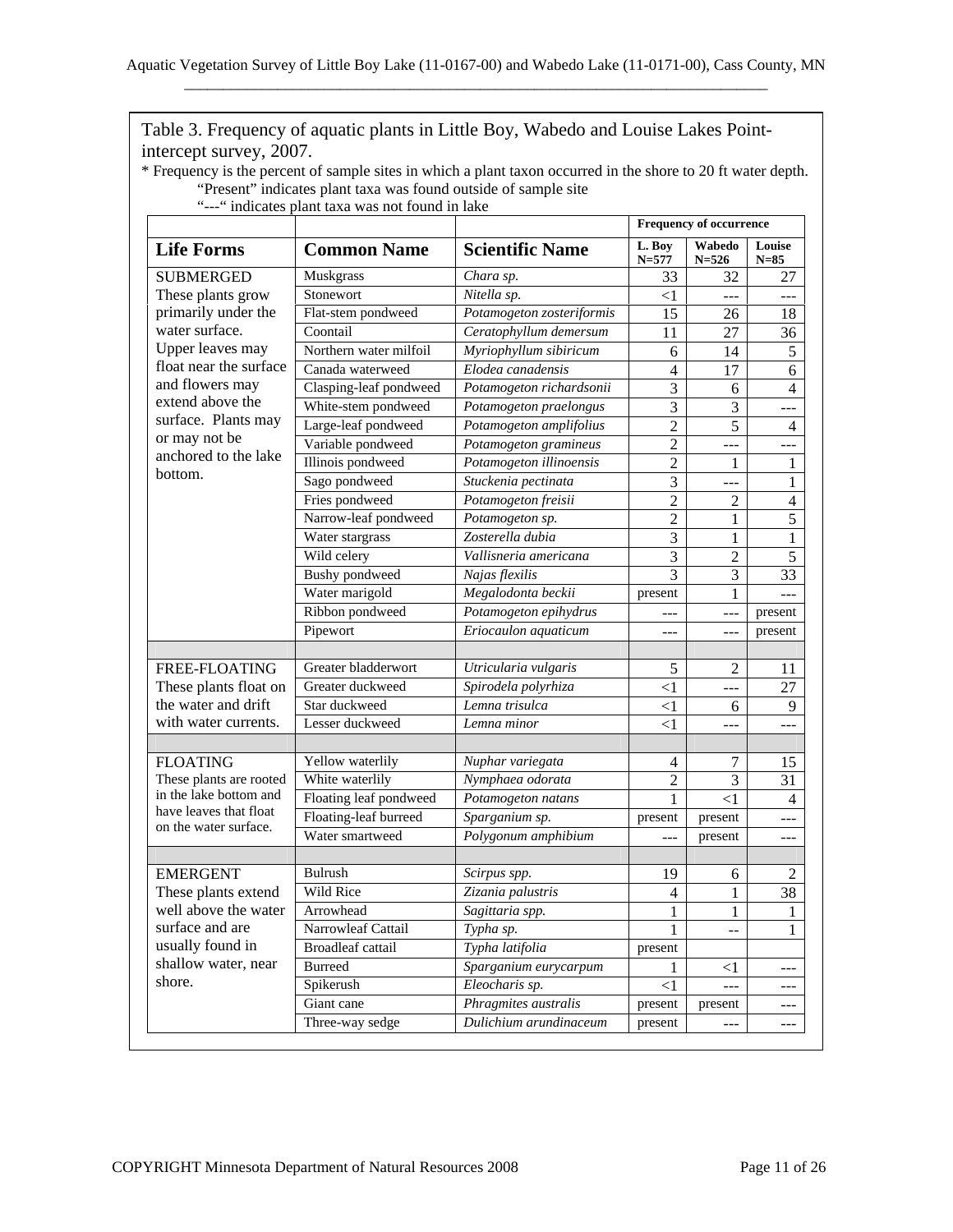#### **Distribution of aquatic plants**

Aquatic plants occurred around the entire perimeter of each lake and in some areas extended lakeward as much as 280 meters (900 feet), (Figure 8). Approximately 308 acres of emergent and floating-leaf beds were mapped and the largest beds occurred along the west and northeast shores of Little Boy Lake. Submerged plants occurred along shore as well as offshore shallow areas. The vegetated zone extended from shore to about the 15 feet depth. This area includes about 845 acres or about one-third of the lakes. Within this area, nearly 80 percent of the survey sites contained vegetation.

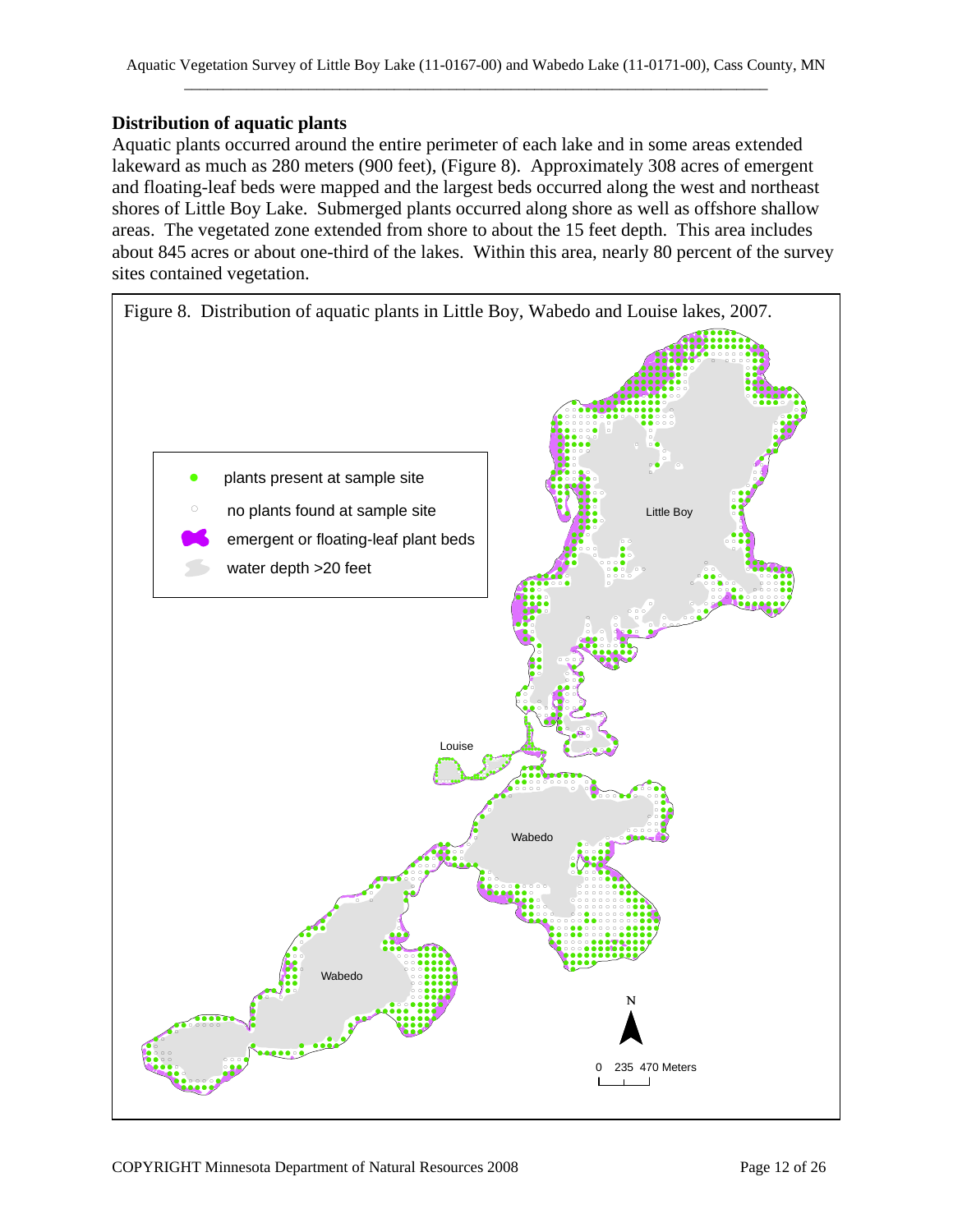#### **Distribution of plant types by water depth**

Percent of vegetated sites decreased with increasing water depth (Figure 9). Plants were found to a maximum depth of 19 feet in Lake Louise, 18 feet in Wabedo, and 16 feet in Little Boy, but beyond depths of 15 feet, only one or two sites in each lake contained vegetation. Plant occurrence was greatest in water depths of five feet and less where 98 percent of all sites contained vegetation. Beyond the five feet depth, plant occurrence in Lake Louise was slightly higher than the larger lakes but a decreasing trend in vegetation with depth was seen in all lakes.



The shore to five feet depth zone also contained the highest number of plant taxa (Figure 10). Most emergent plant and floating-leaf plants occurred in water depths of five feet and less and most rooted submerged plants were restricted to depths of 15 feet and less. Only four taxa occurred in depths greater than 15 feet: a free-floating duckweed (*Lemna trisculca*), a large algae (*Chara* sp.), a weakly rooted submerged plant, coontail (*Ceratophyllum demersum*) and a submerged narrow-leaf pondweed (*Potamogeton* sp.).

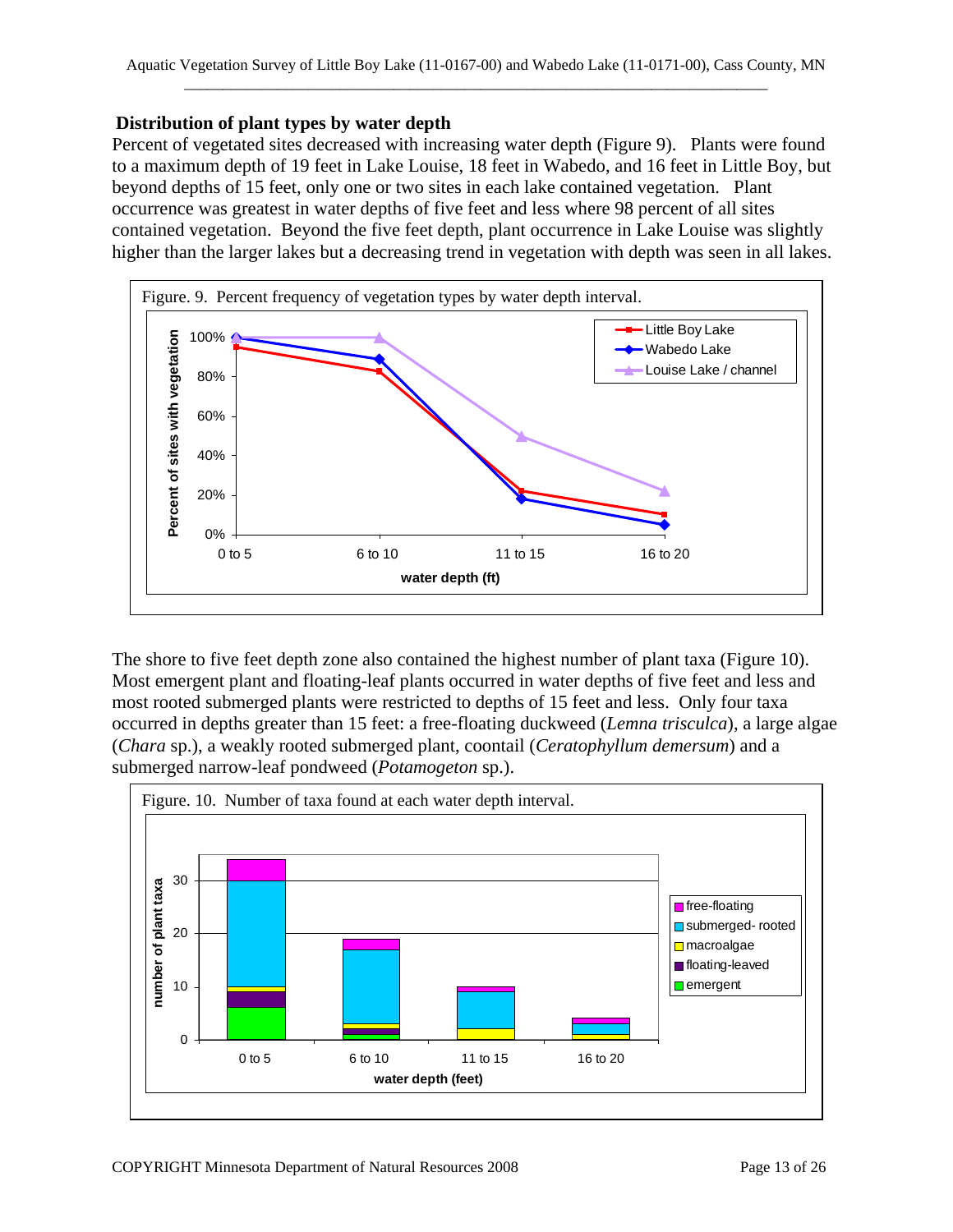The number of plant taxa found at each one square meter sample site ranged from zero to eight. Sites with the highest number of taxa occurred near shore, within mixed beds of emergent, floating-leaved and submerged plants such as the channel leading from Lake Louise to Little Boy Lake and the east bay of the south Wabedo basin (Figure 11). In water depths greater than ten feet, most sites contained fewer than three taxa.

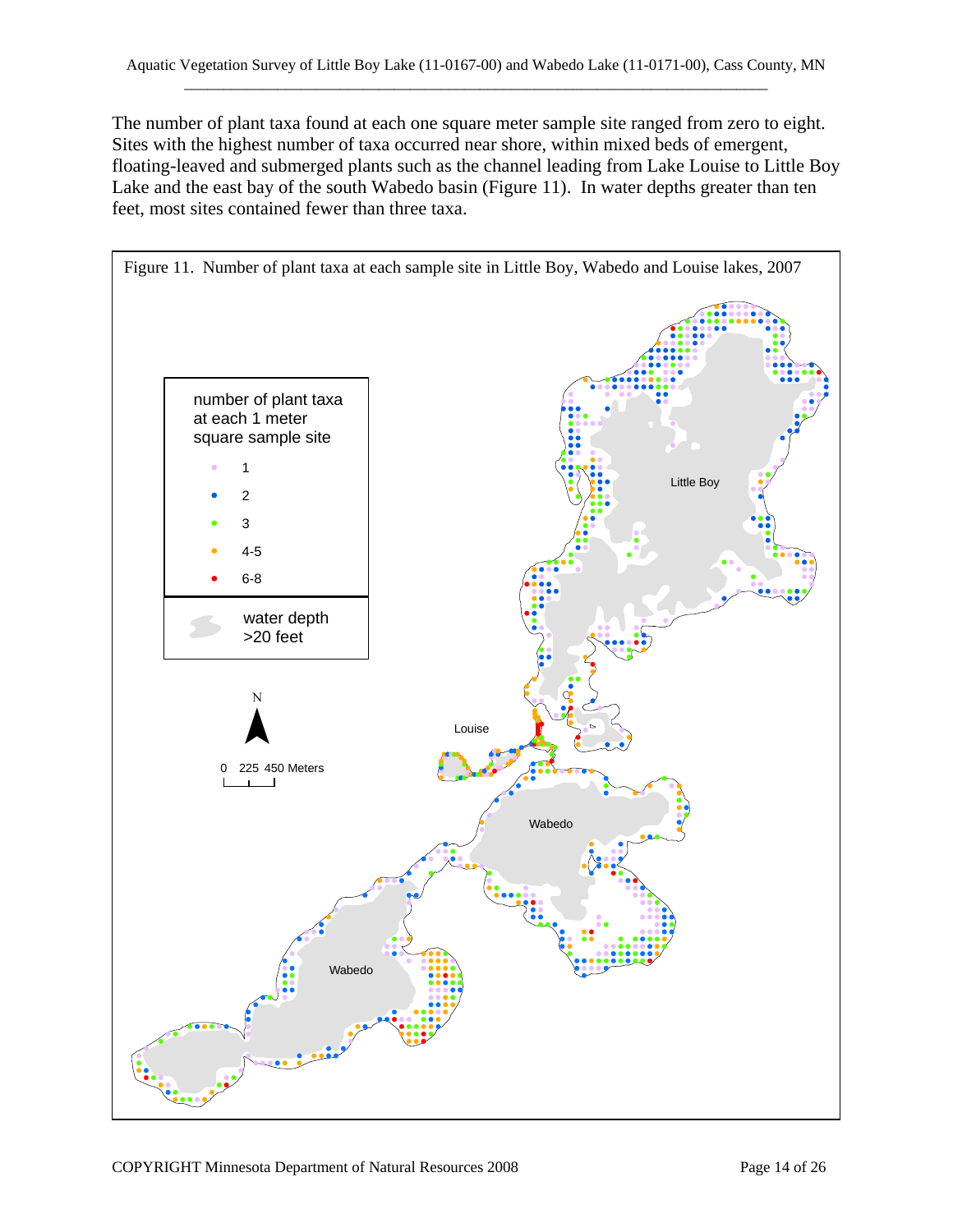#### **Emergent and floating-leaf plant beds**

Approximately 308 acres of emergent and floating-leaf plant beds were mapped with about 202 acres in Little Boy Lake, 94 acres in Wabedo Lake and 12 acres in Louise Lake (Figure 12). Major plant bed types included bulrush, wild rice, waterlilies and mixed beds.

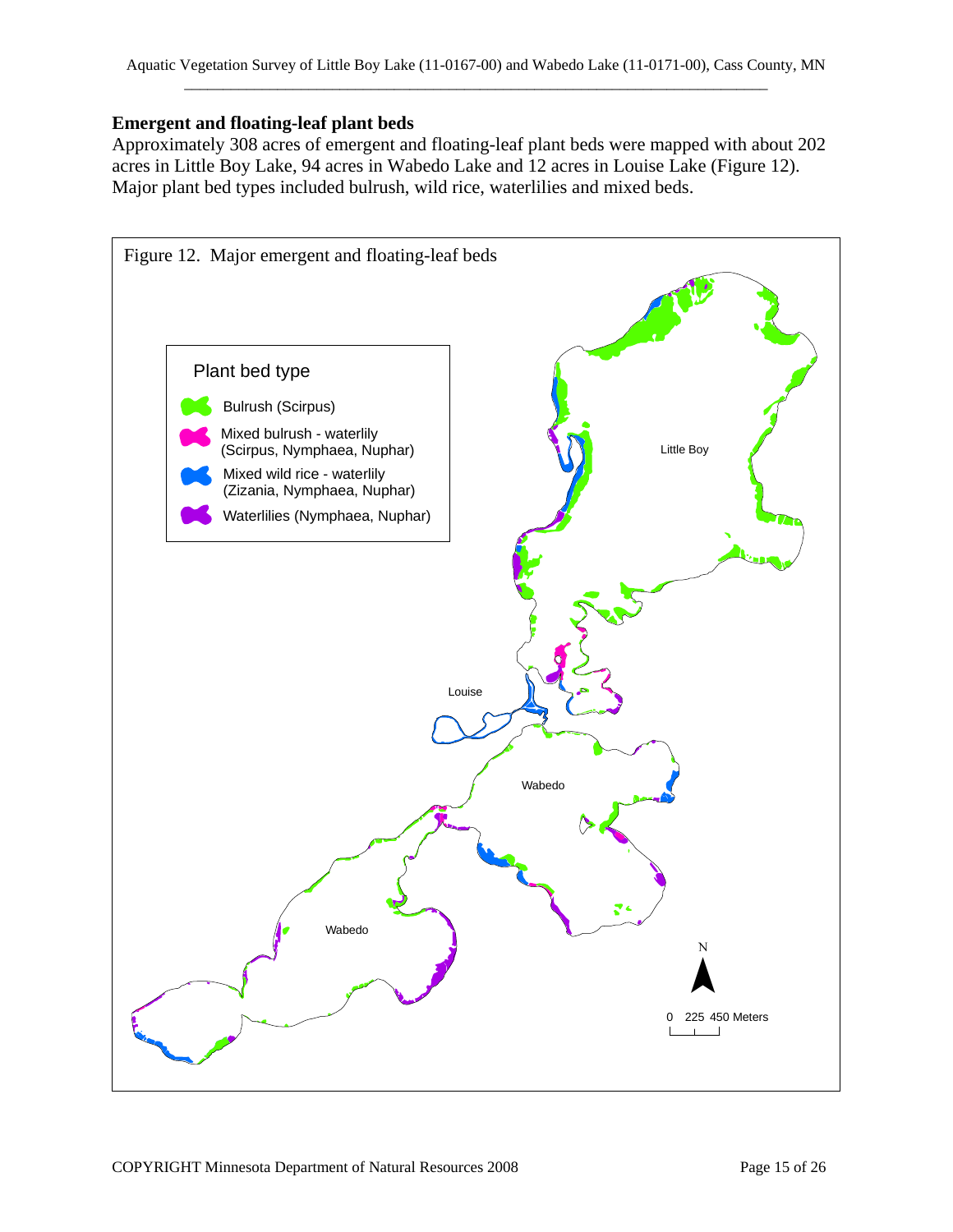Hard-stem bulrush (*Scirpus acutus*) beds were the most common type in Little Boy Lake (Figure 13). About 163 acres of bulrush beds were mapped in this lake and some beds extended nearly 1,000 meters along shore and as much as 250 meters lakeward (Figure 12). Bulrush was found in 44 percent of the sample sites between shore and the five feet depth and usually



occurred in sand. In Wabedo Lake, about 40 acres of bulrush beds were mapped and 12 percent of the shallow survey sites (shore to five feet depth) contained bulrush.

Waterlily beds, or mixed beds of waterlilies and emergents, covered about 54 acres in Wabedo Lake, 39 acres in Little Boy Lake, and 12 acres in Lake Louise (Figure 12). Other emergent plants found included Wild rice (*Zizania palustris*) (Figure 14), giant burreed (*Sparganium eurycarpum*) (Figure 15), arrowhead (*Sagittaria* sp.) (Figure 16), and spikerush (*Eleocharis* sp.).



Common floating-leaf plants included yellow waterlily (*Nuphar variegata*) (Figure 17), white waterlily (*Nymphaea odorata*) (Figure 18), floating-leaf pondweed (*Potamogeton natans*) (Figure 19) and floating-leaf burreed (*Sparganium* sp.). Waterlily beds often contained wild rice, scattered bulrush plants, and submerged plants (Figure 20). Waterlily beds were usually associated with muck sediments.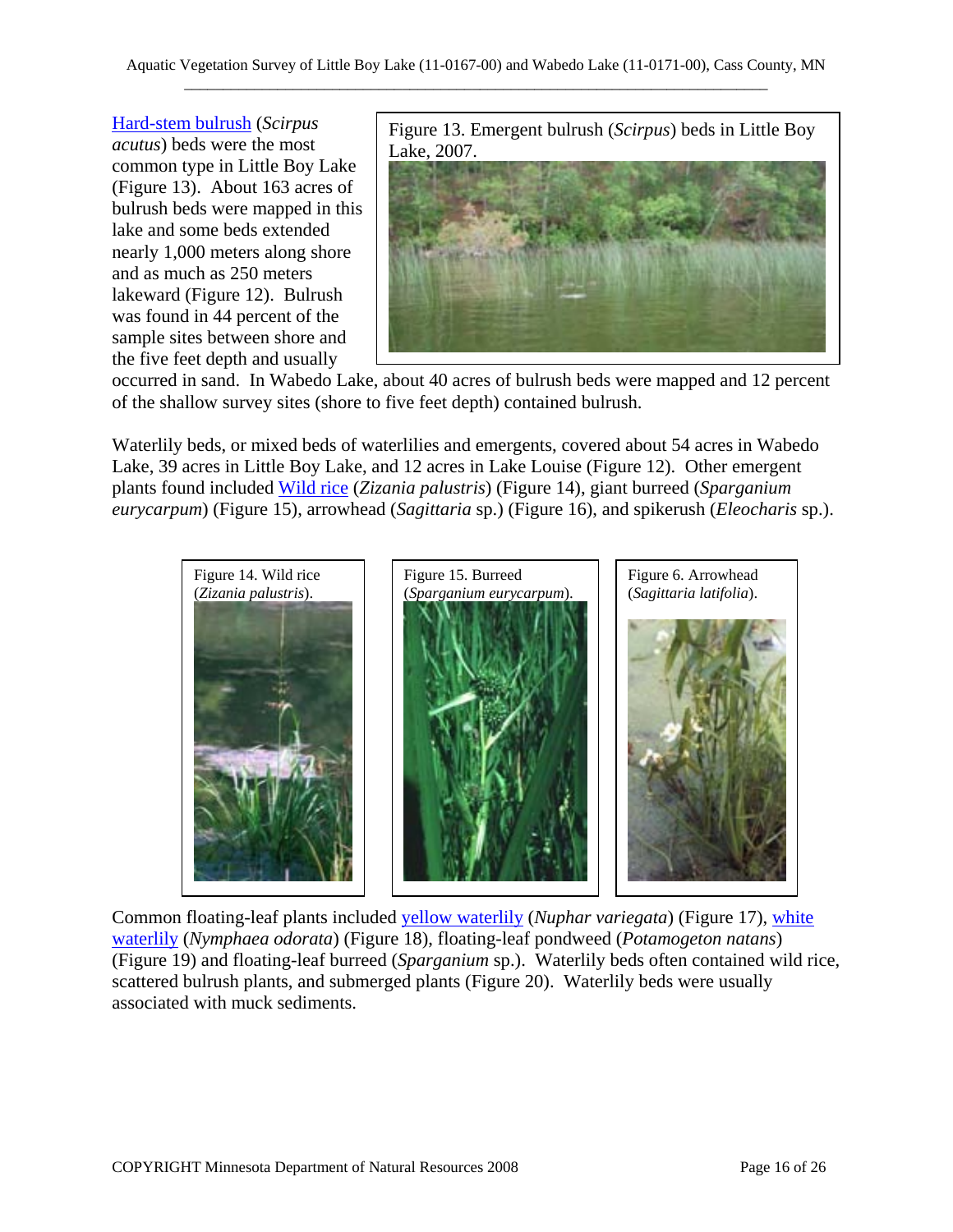

Emergent and floating-leaf aquatic plants (Figure 20) offer food, cover and nesting material for waterfowl, marsh birds and muskrats, and provide shelter and shade for insects and young fish, and amphibians. The root systems of emergent and floating-leaf plants act to stabilize the lake bottom and beds of these plants help buffer the shoreline from wave action.



#### **Submerged plants**

Within the shore to 20 feet depth zone, submerged plants occurred in 78 percent of the Lake Louise sites, 65 percent of the Wabedo Lake sites and 57 percent of the Little Boy Lake sites. A mixture of submerged plant types were found and the most commonly occurring taxa were muskgrass (*Chara* sp.), coontail (*Ceratophyllum demersum*), flat-stem pondweed (*Potamogeton zosteriformis*), broad-leaf pondweeds (*Potamogeton* spp.), Canada waterweed (*Elodea canadensis*) and northern watermilfoil (*Myriophyllum sibiricum*). These taxa accounted for at least 85 percent of the plant occurrences in Little Boy and Wabedo Lakes (Figure 21). Louise Lake also included bushy pondweed (*Najas flexilis*) as one of the most important submerged species.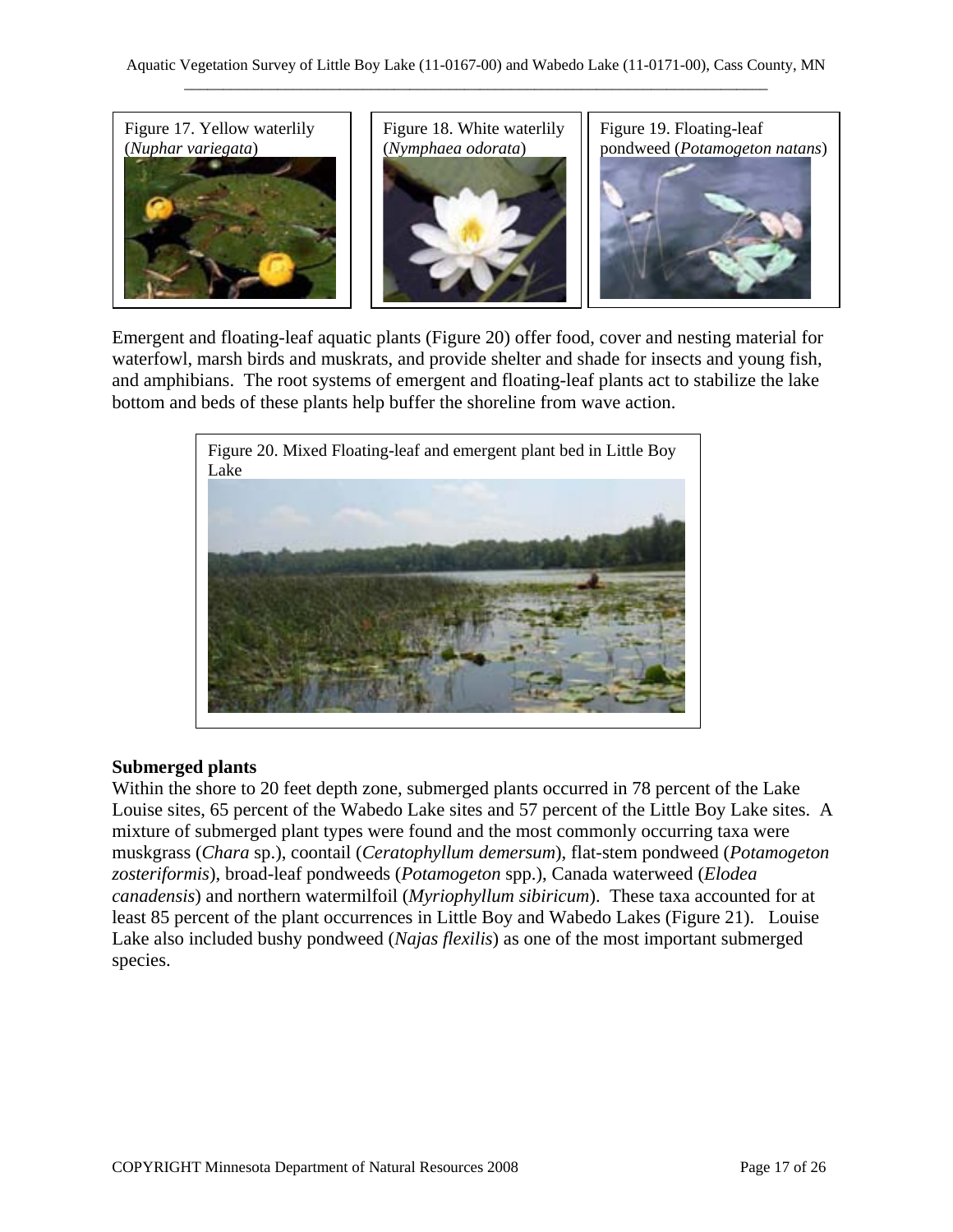

Muskgrass (*Chara* sp.) (Figure 22) was the most common submerged plant in Little Boy and Wabedo Lakes, occurring in 33% and 32% of the sites, respectively (Table 3). This macroscopic, or large, algae is common in many hard water Minnesota lakes. It has a brittle

texture and a characteristic "musky" odor. Because muskgrass does not form true stems, it is a low-growing plant, often found entirely beneath the water surface where it may form low "carpets" on the lake bottom. Muskgrass is adapted to variety of substrates and is often the first taxa to colonize open areas of lake bottom where it can act as a sediment stabilizer. Beds of muskgrass can provide important fish spawning and nesting habitat.

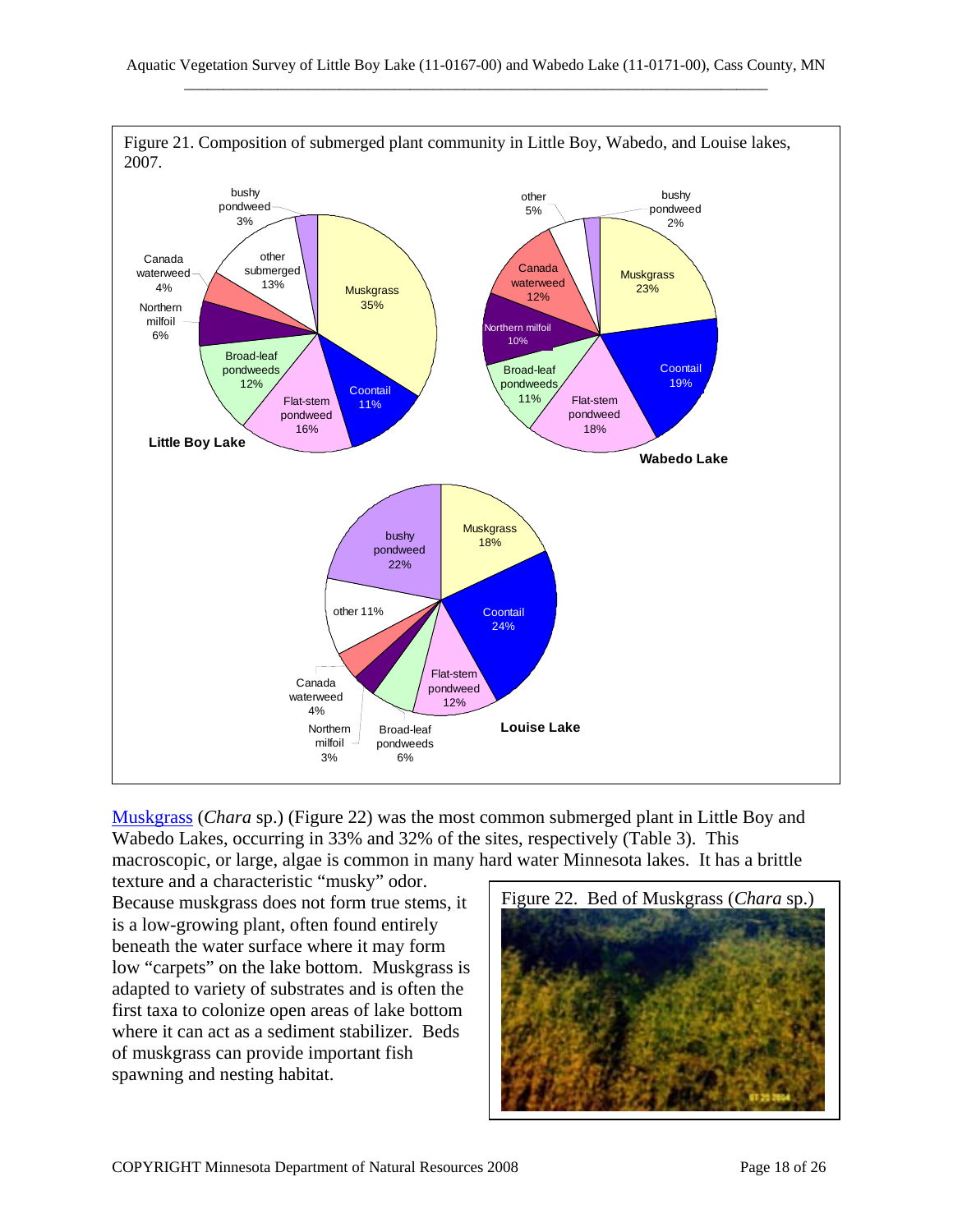Muskgrass was most often found in depths less than eight feet and was the most common submerged plant found in depths less than five feet (Figure 23). Muskgrass was widespread around the vegetated zones of each lake (Figure 24) and could be found growing in thick beds with no other vegetation and in other areas it co-occurred within mixed beds of pondweeds and other submerged plants. In Little Boy Lake, muskgrass was common within the extensive bulrush stands along the west shore.

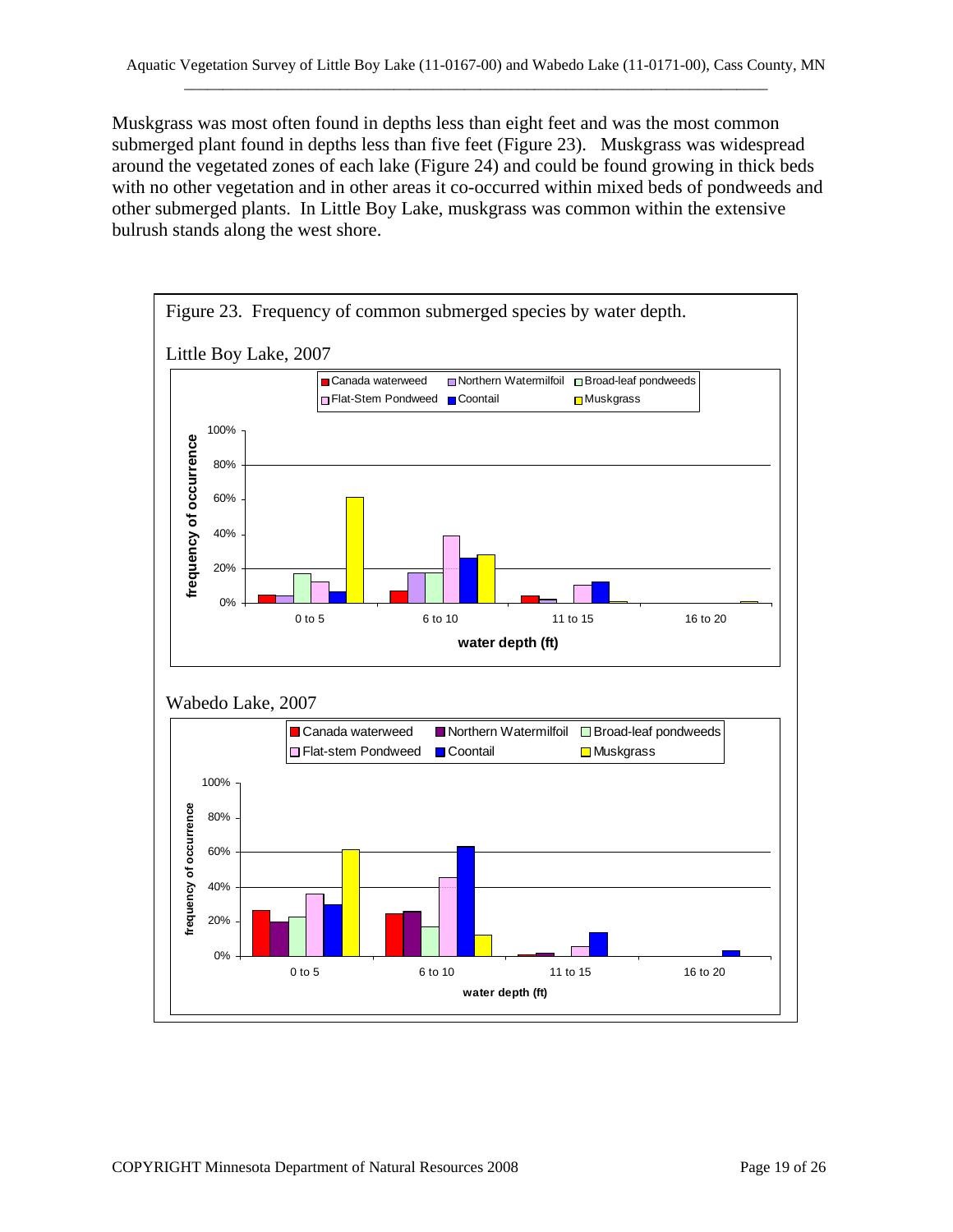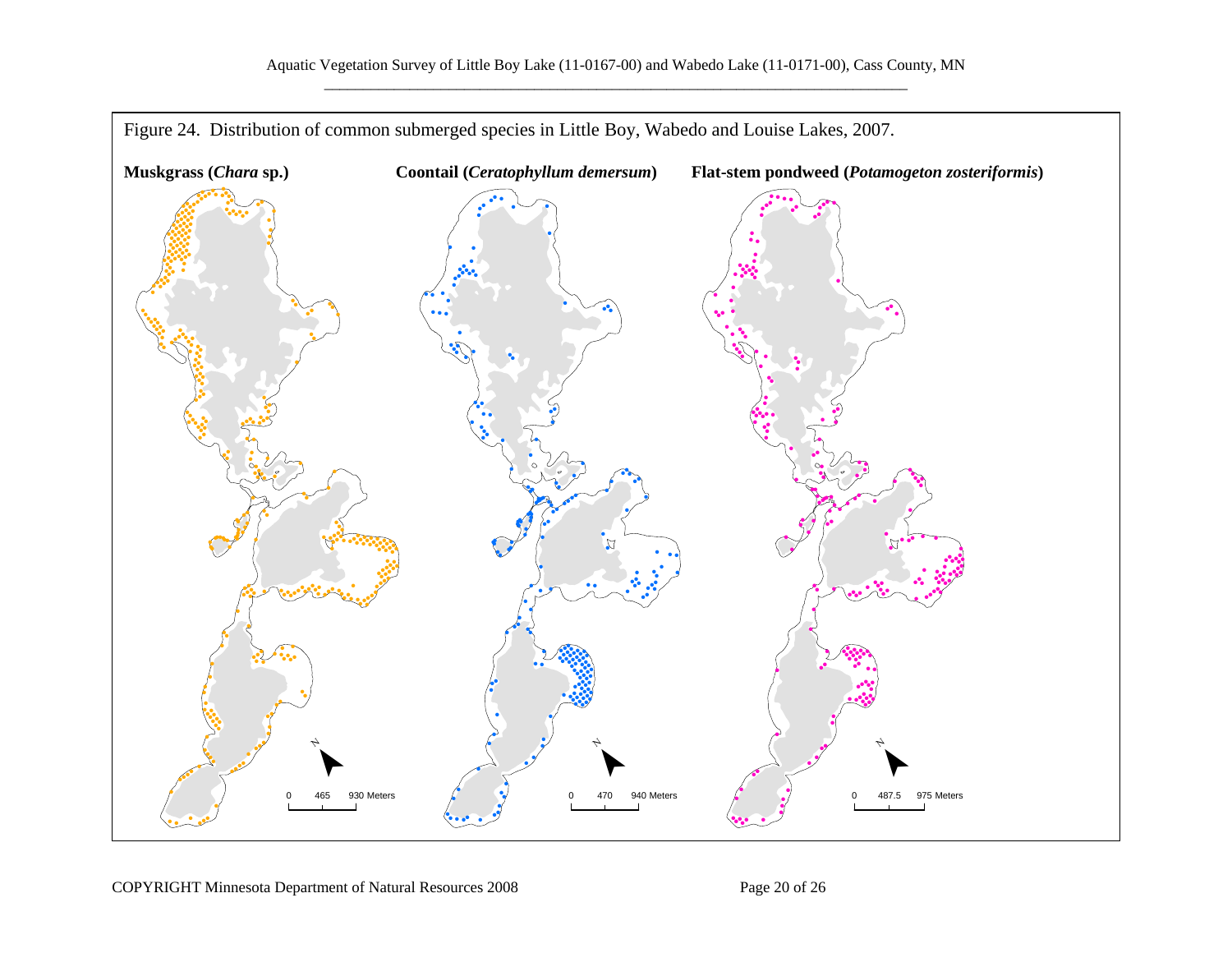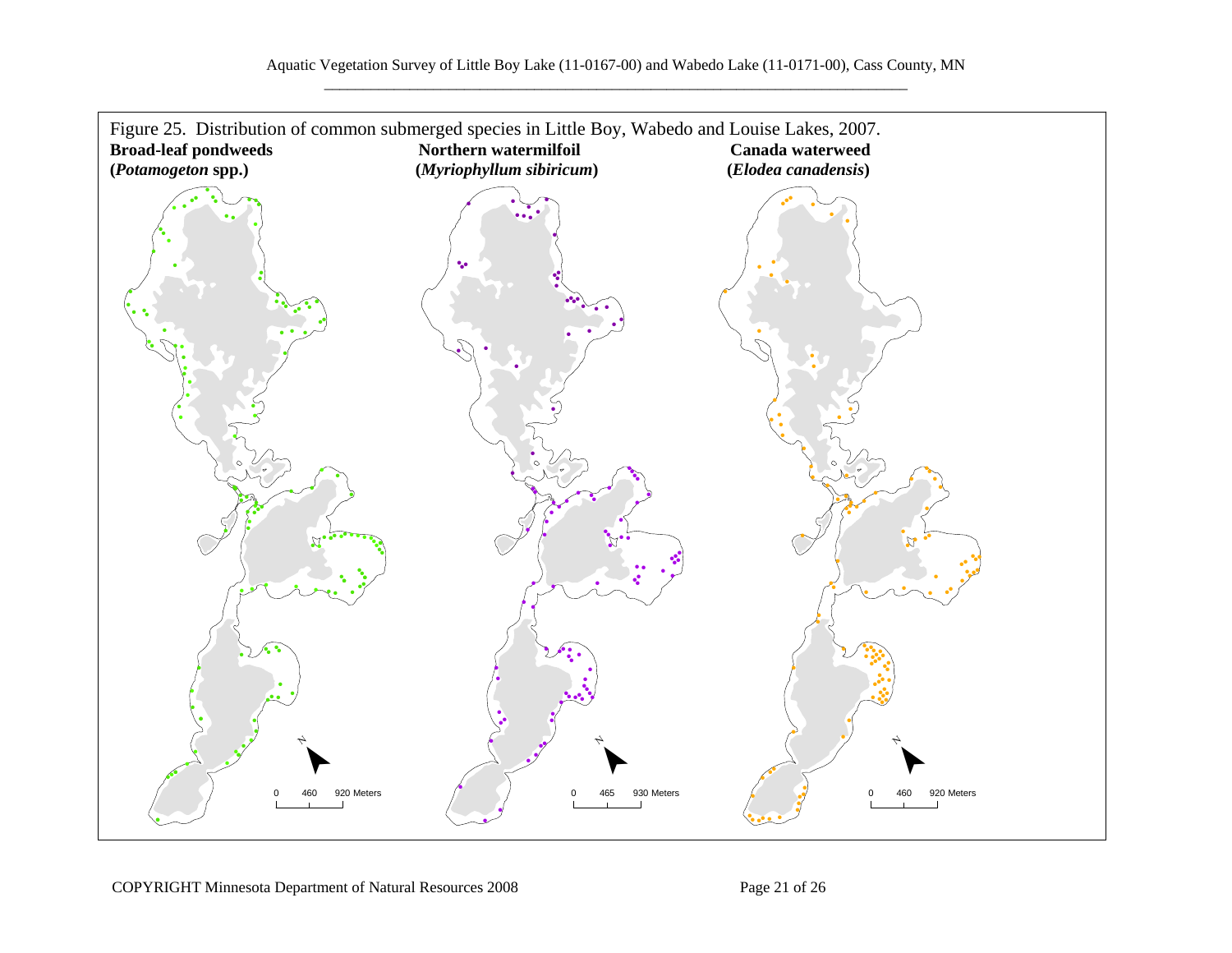**Coontail (***Ceratophyllum demersum*) (Figure 26) Figure 26. Coontail (*Ceratophyllum* accounted for 24% of the submerged plant occurrence in Lake Louise, 19% in Wabedo and 11% in Little Boy Lake (Figure 21). It was the most frequently occurring submerged plant in Lake Louise, where it was found in more than one-third of the sample sites (Table 3).

Coontail grows entirely submerged and its roots are only loosely anchored to the lake bottom. It is



adapted to a broad range of lake conditions and is tolerant of higher turbidity and can grow in muck substrates. Areas where it was common contained muck substrates: Lake Louise and the east bay of south basin of Wabedo Lake (Figure 24). It was one of only four taxa to occur in depths beyond 15 feet and was the most common plant in these deeper zones (Figure 23).

Coontail is perennial and can over winter as a green plant under the ice and then begins new

growth early in the spring, spreading primarily by stem fragmentation. The finely divided leaves of this plant provide a home for insects valuable as fish food.

Flat-stem pondweed (*Potamogeton zosteriformis*) (Figure 27) made up about 15 percent of the submerged plant community in each lake (Figure 21). It was more frequently found in Wabedo Lake (26 percent of sites) than in Little Boy (15 percent of sites) and was widespread in both lakes (Figure 24).

Flat-stem pondweed is a perennial plant that is anchored to the lake bottom by underground rhizomes. It was found to a depth of 13 feet in Wabedo Lake and to 14 feet in Little Boy Lake but was most common in depths of ten feet and less (Figure 23). Figure 28. A broad-leaf pondweed or

Flat-stem pondweed is named for its flattened, with cigar-shaped fruit grass-like leaves. Depending on water clarity and depth, these plants may reach the water surface and may produce flowers that extend above the water. These pondweeds are anchored to the lake bottom by rhizomes and overwinter by winter buds.

Broadleaf pondweeds in Long Lake include largeleaf pondweed (*Potamogeton amplifolius*) (Figure 28), variable pondweed (*P. gramineus*), Illinois pondweed (*P*. *illinoensis)*, white-stem pondweed (*P. praelongus*), and clasping-leaf pondweed (*P.* 

Figure 27. Flat-stem pondweed (*Potamogeton zosteriformis*)

"cabbage" (*Potamogeton amplifolius*)

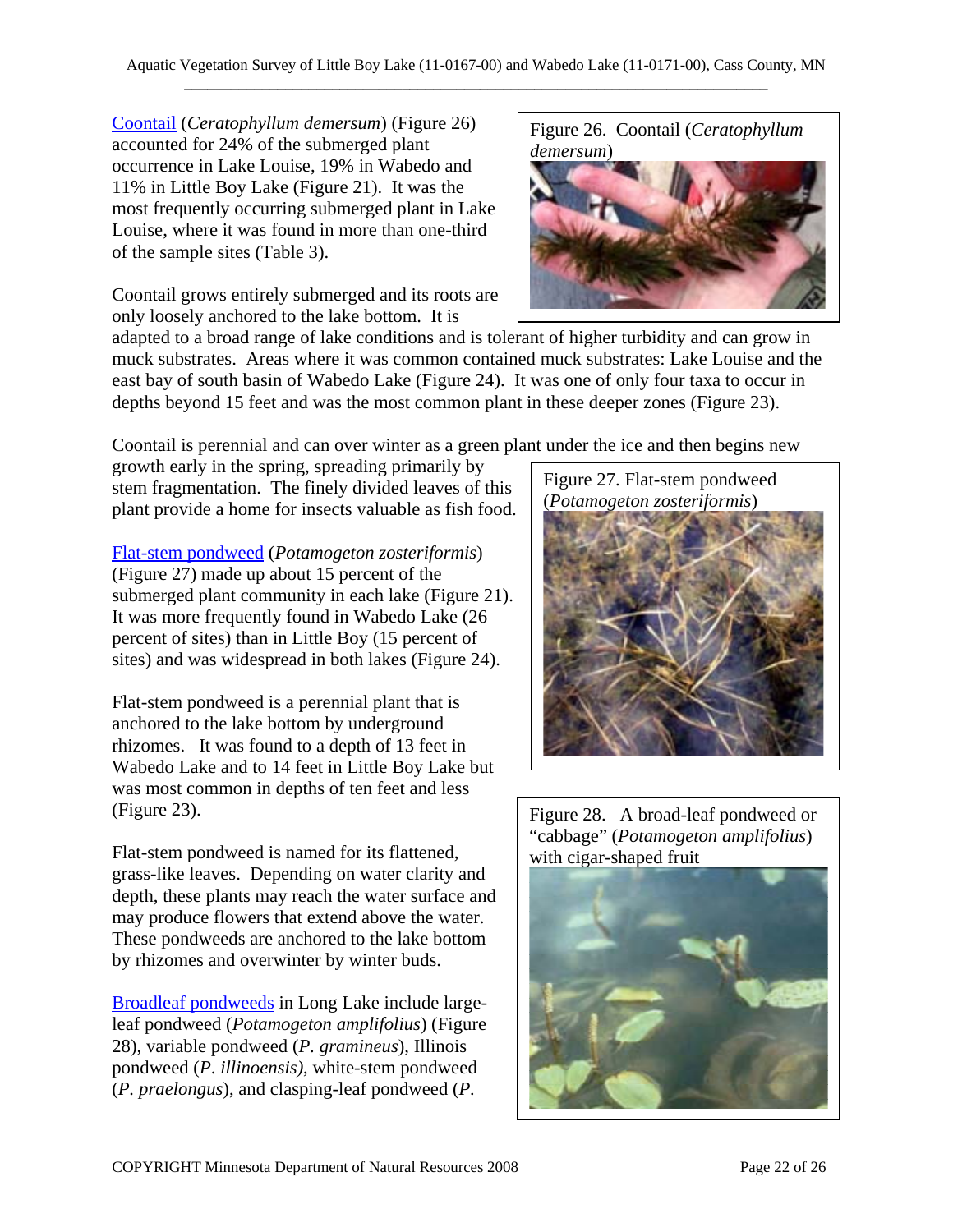*richardsonii*). These rooted, perennial plants with wide leaves are often called "cabbage" plants by anglers. The fruits of pondweeds are a favorite duck food and the broad leaves provide food and shelter for fish. These plants are primarily submerged but many will form floating leaves in shallower water.

Broad-leaf pondweeds made up about 10 percent of the Wabedo and Little Boy lakes plant communities and were less common in Lake Louise (Figure 21). Broad-leaf pondweeds usually occurred together with other submerged plants in mixed beds (Figure 25). Most of these species are not tolerant of turbidity and prefer clear water lakes. In these study lakes, broad-leaf pondweeds were restricted to depths less than 11 feet (Figure 23).

Northern watermilfoil (*Myriophyllum sibiricum)*

(Figure 29) is a rooted, perennial submerged plant with finely dissected leaves. It may reach the water surface, particularly in depths less than ten feet and its flower stalk extends above the water surface. It spreads primarily by stem fragments and over winters by hardy rootstalks and winter buds. Northern watermilfoil is not tolerant of turbidity and grows best in clear water lakes. This native plant provides fish shelter and insect habitat.

Figure 29. Northern watermilfoil. (*Myriophyllum sibiricum*)



Northern watermilfoil did occur in all three lakes

(Figure 25) but was most commonly found in Wabedo Lake where it occurred in 14 percent of sample sites (Table 3).

Canada waterweed (*Elodea canadensis*) (Fig. 30) is perennial submerged species that is widespread throughout Minnesota because, like coontail, it is adapted to a variety of conditions. It is tolerant of low light and prefers soft substrates. This species can over winter as an evergreen plant and spreads primarily by fragments. The branching stems of this plant can form thick underwater plant beds that are valuable habitat for a variety of fish and invertebrates.

Canada waterweed occurred in all three lakes (Figure 25) but was most common in Wabedo Lake where soft sediments were more prevalent.



#### **Unique Plants**

Several unique aquatic plants were found during these surveys. A few plants were found only in Louise Lake and include pipewort (*Eriocaulon aquaticum*) and ribbon-leaf pondweed (*Potamogeton epihydrus*). Both of these species inhabit waters of low alkalinity, or soft-water lakes, of northeastern Minnesota. They are uncommonly found because of their unique habitat requirements. Pipewort is a submerged plant but produces a flower that emerges above the water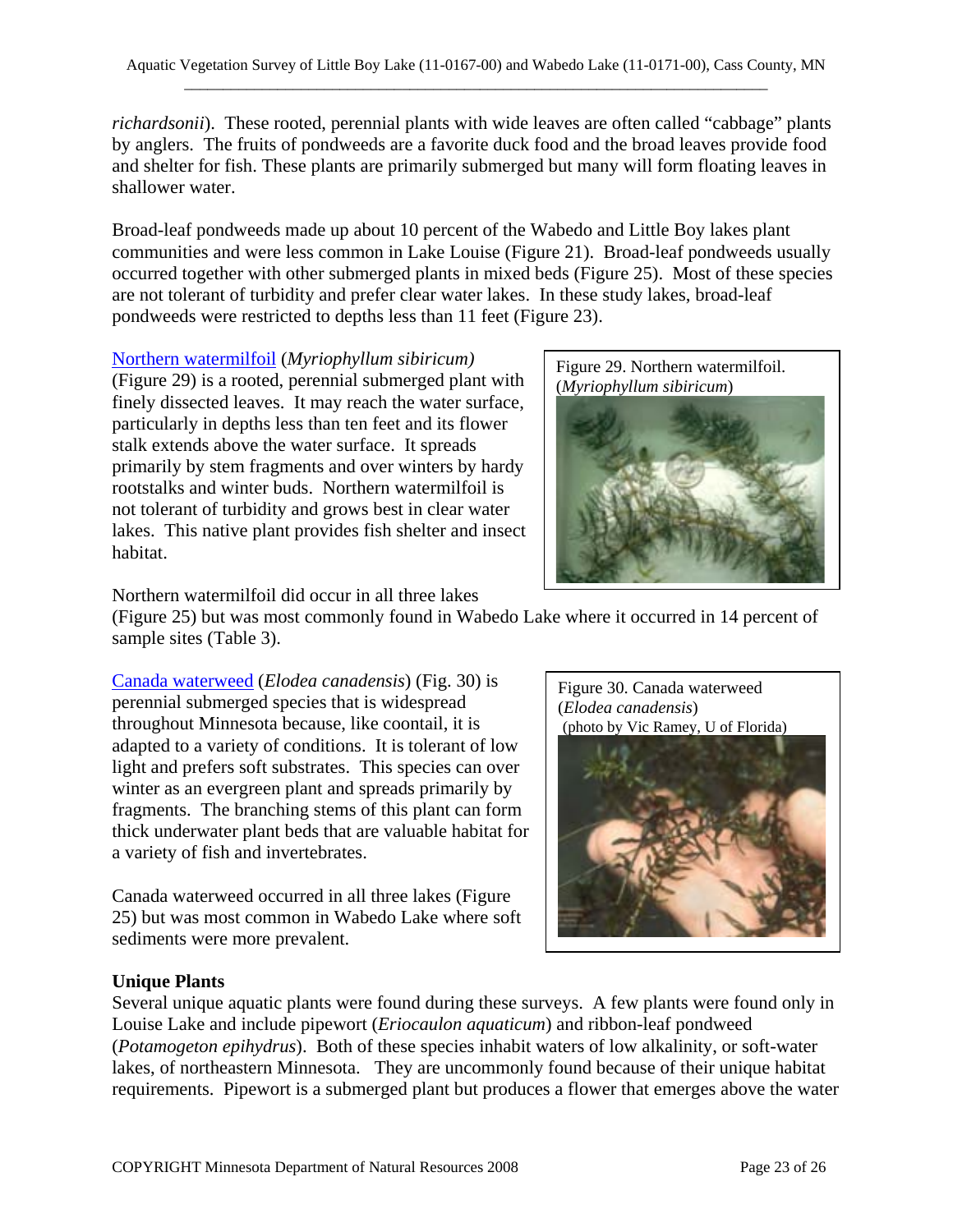(Figure 31). Ribbon-leaf pondweed is closely related to the other pondweeds found in these lakes and is intermediate in appearance between flat-stem pondweed and broad-leaf pondweeds. Ribbon-leaf pondweed is a submerged plant that will form floating leaves. Both pipewort and ribbon-leaf pondweed were found within the shallow, protected bays of Lake Louise.

### **Discussion**

The types and amounts of aquatic vegetation that

occur within a lake are influenced by a variety of factors including water clarity, water chemistry, depth, substrate type and wave activity. The water clarity of Little Boy and Wabedo lakes is sufficiently high to allow aquatic plant growth to a depth of about 15 feet but available light beyond that depth is not sufficient for most rooted plants. The diversity of substrate types provides for a mixed habitat of bulrush beds along sandy shores and waterlily and wild rice beds in softer sediments. The abundant and diverse native aquatic plant communities found in these lakes provides critical fish and wildlife habitat and other lake benefits. (Click here for more information on: value of aquatic plants).

A review of past vegetation surveys of these lakes indicates that the general aquatic plant community has not likely changed greatly in these lakes. In all survey years, a relatively high number of native plants have been recorded and rooted plants remain well distributed throughout the bays. Data collected in 2007 can be used to monitor finer-scale changes that may occur, such as an increase in a particular taxa or a change in the depths at which individual taxa occur. Monitoring change in the aquatic plant community can be helpful in determining whether changes in the lake water quality are occurring and for estimating the quality of vegetation habitat available for fish and wildlife communities.

In general, factors that may lead to change in the aquatic plant communities include:

• Change in water clarity

If water clarity decreases, submerged vegetation may be restricted to shallower water.

- Change in water level Many aquatic plants are adaptable to water level fluctuations and in low water years, aquatic plants may expand in distribution. The extent and duration of these distribution changes can be difficult to predict.
- Snow and ice cover Many submerged plants have the ability to grow under the ice, especially if there is little snow cover and sunlight reaches the lake bottom. In years following low snow cover, and/or a reduced ice-over period, some submerged plants may increase in abundance.
- Water temperatures / length of growing season In years with cool spring temperatures, submerged plants may be less abundant than in years with early springs and prolonged warm summer days.



Figure 31. Pipewort (*Eriocaulon aquaticum*) growing among waterlilies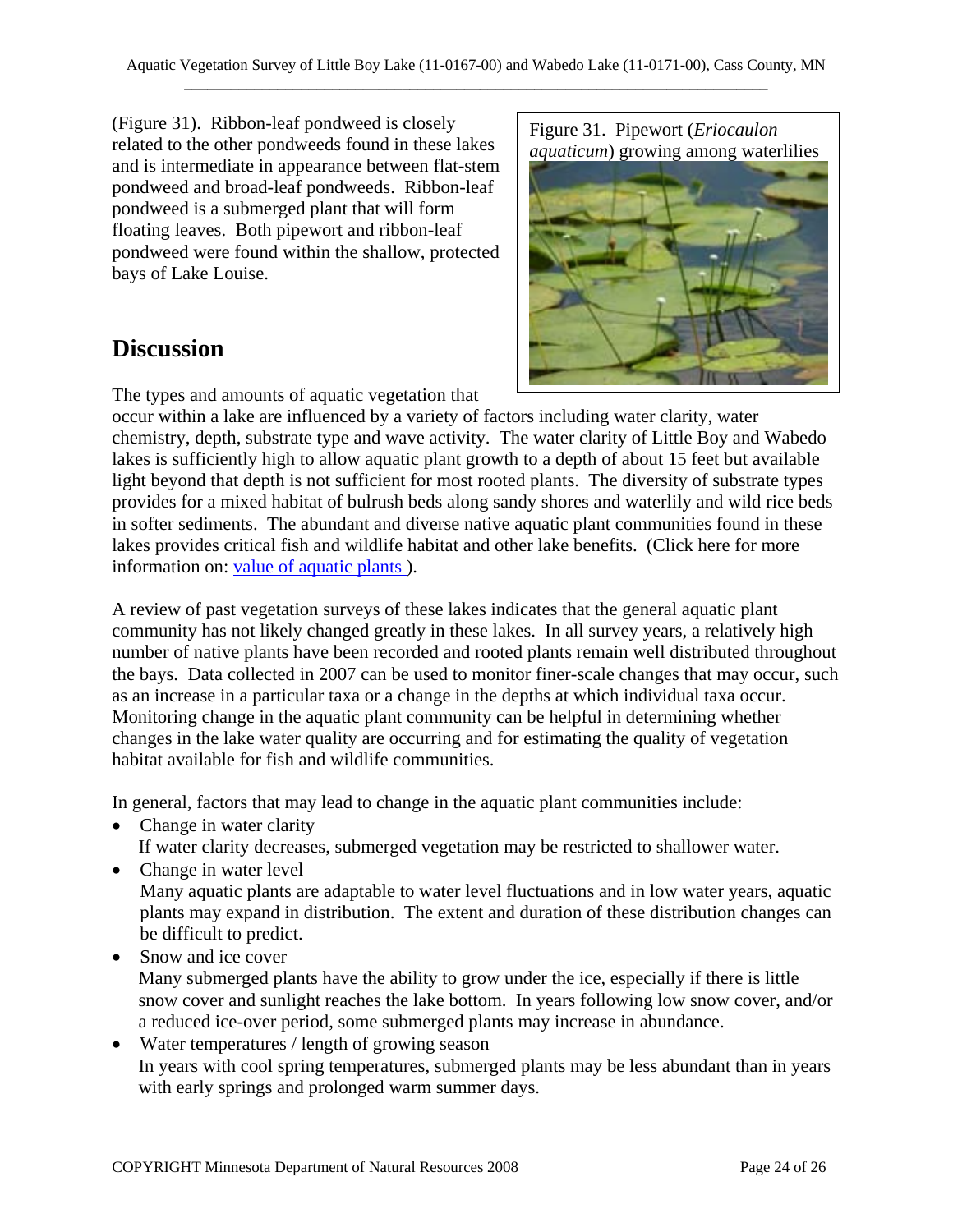• Invasive species

Non-native submerged species have **not** been documented in these lakes but if they invade the lake, they may directly or indirectly impact the native plant community. Non-native plant species, such as Eurasian watermilfoil (*Myriophyllum spicatum*) or curly-leaf pondweed (*Potamogeton crispus*) may form dense surface mats that may shade out native plants. The impact of these invasive species varies among lakes but the presence of a healthy native plant community may help mitigate the harmful effects of these exotics.

- Natural fluctuation in plant species abundance Many submerged plants are perennial and regrow in similar locations each year. However, a few species such as bushy pondweed (*Najas flexilis*) and wild rice (*Zizania palustris*) are annuals and are dependant on the previous years seed set for regeneration. Bushy pondweed was not commonly found during the 2007 survey and may not have fully germinated until later in the summer. Previous vegetation surveys of these lakes, conducted in late July, have reported bushy pondweed top be widespread throughout the shallow zone.
- Aquatic plant management activities

Humans can impact aquatic plant communities directly by destroying vegetation with herbicide or by mechanical means. For information on the laws pertaining to aquatic plant management, click here: MnDNR APM Program or contact your local DNR office. Motorboat activity in vegetated areas can be particularly harmful for species such as bulrush and wild rice. Shoreline and watershed development can also indirectly influence aquatic plant growth if it results in changes to the overall water quality and clarity. Herbicide and mechanical control of aquatic plants can directly impact the aquatic plant community. Limiting these types of activities can help protect native aquatic plant species.